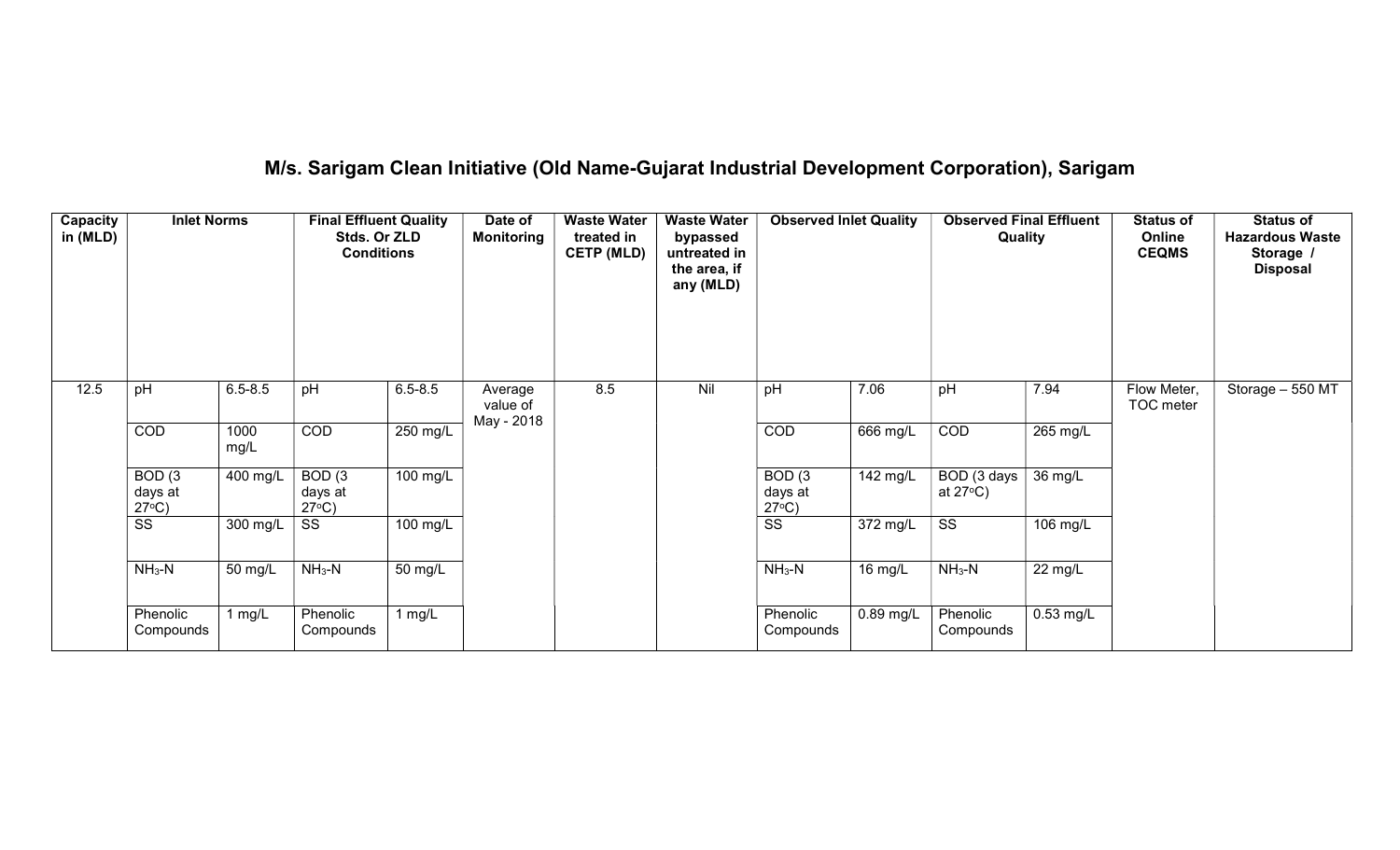## M/s. Vapi Waste & Effluent Management Co. Ltd, Vapi

| Capacity<br>in (MLD) | <b>Inlet Norms</b>    |              | <b>Final Effluent Quality</b><br>Stds. Or ZLD<br><b>Conditions</b> |             | Date of<br>Monitoring             | <b>Waste Water</b><br>treated in<br><b>CETP (MLD)</b> | <b>Waste Water</b><br>bypassed<br>untreated in<br>the area, if<br>any (MLD) | <b>Observed Inlet Quality</b> |           | <b>Observed Final Effluent</b><br>Quality |             | <b>Status of</b><br>Online<br><b>CEQMS</b> | <b>Status of</b><br><b>Hazardous Waste</b><br>Storage /<br><b>Disposal</b> |
|----------------------|-----------------------|--------------|--------------------------------------------------------------------|-------------|-----------------------------------|-------------------------------------------------------|-----------------------------------------------------------------------------|-------------------------------|-----------|-------------------------------------------|-------------|--------------------------------------------|----------------------------------------------------------------------------|
| 55                   | pH                    | $6.5 - 8.5$  | 0.                                                                 | $6.5 - 8.5$ | Average<br>value of<br>May - 2018 | 55                                                    | Nil                                                                         | pH                            | 8.00      | pH                                        | 7.69        | pH, Flow<br>Meter, TOC &<br>DO Meter       | Storage- 1000 MT                                                           |
|                      | COD                   | 1000<br>mg/L | <b>COD</b>                                                         | $250$ mg/L  |                                   |                                                       |                                                                             | COD                           | 1069 mg/L | COD                                       | $267$ mg/L  |                                            |                                                                            |
|                      | <b>BOD</b>            | 400 mg/L     | <b>BOD</b>                                                         | 30 mg/L     |                                   |                                                       |                                                                             | <b>BOD</b>                    | 269 mg/L  | <b>BOD</b>                                | 45 mg/L     |                                            |                                                                            |
|                      | SS                    | 300 mg/L     | SS                                                                 | 100 mg/L    |                                   |                                                       |                                                                             | SS                            | 239 mg/L  | SS                                        | 69 mg/L     |                                            |                                                                            |
|                      | $NH3-N$               | 50 mg/L      | $NH3-N$                                                            | 50 mg/L     |                                   |                                                       |                                                                             | $NH3-N$                       | 74 mg/L   | $NH_3-N$                                  | 50 mg/L     |                                            |                                                                            |
|                      | Phenolic<br>Compounds | 1 $mg/L$     | Phenolic<br>Compounds                                              | 1 $mg/L$    |                                   |                                                       |                                                                             | Phenolic<br>Compounds         | 2.19 mg/L | Phenolic<br>Compounds                     | $0.37$ mg/L |                                            |                                                                            |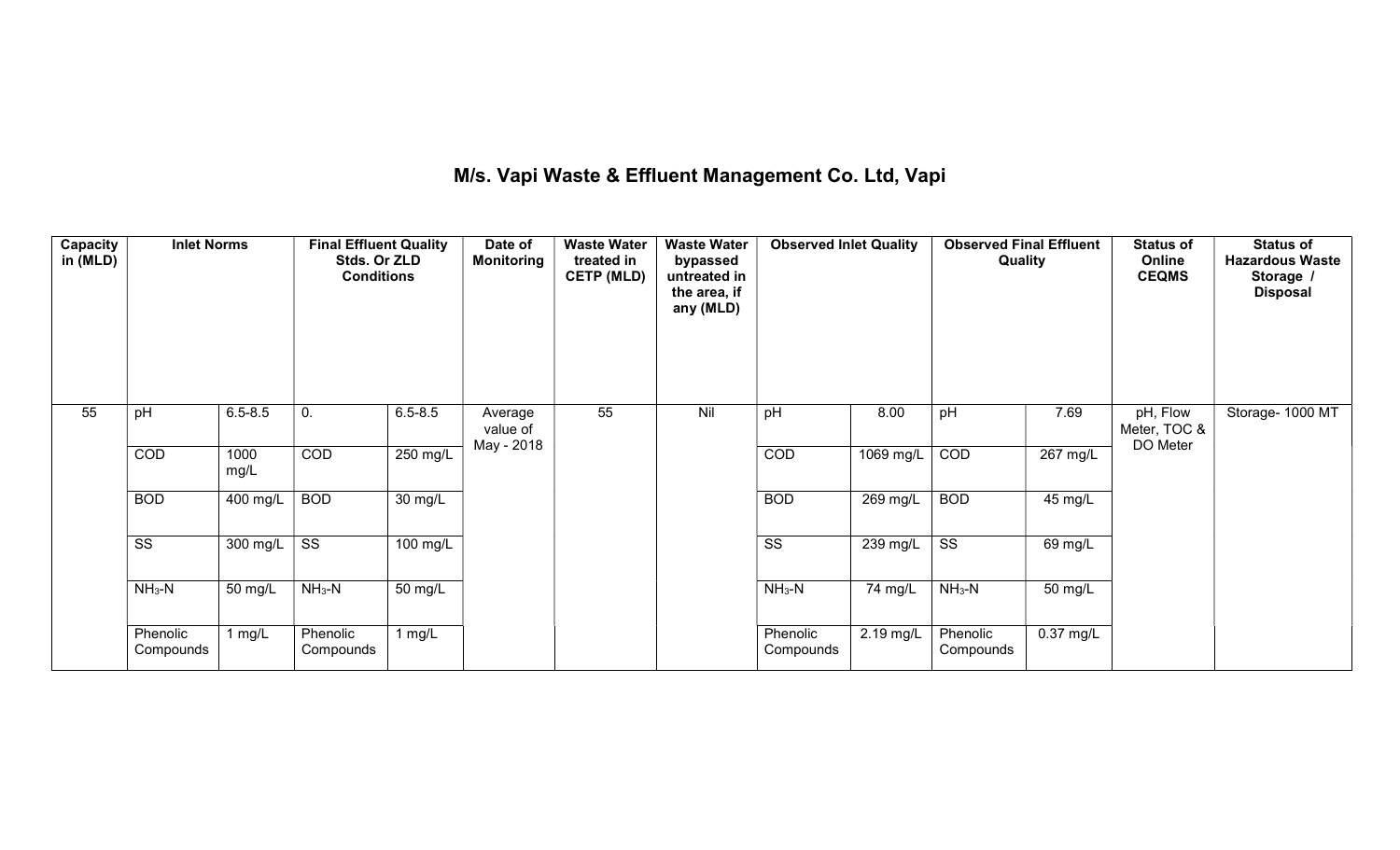## M/s. Sachin Infra Environment Ltd., GIDC-Sachin, Surat

| Capacity<br>in (MLD) | <b>Inlet Norms</b>    |                  | <b>Final Effluent Quality</b><br>Stds. Or ZLD<br><b>Conditions</b> |                   | Date of<br>Monitoring          | <b>Waste Water</b><br>treated in<br><b>CETP (MLD)</b> | <b>Waste Water</b><br>bypassed<br>untreated in<br>the area, if<br>any (MLD) | <b>Observed Inlet Quality</b> |        | <b>Observed Final Effluent</b><br>Quality |                | <b>Status of</b><br>Online<br><b>CEQMS</b> | <b>Status of</b><br><b>Hazardous Waste</b><br>Storage /<br><b>Disposal</b> |
|----------------------|-----------------------|------------------|--------------------------------------------------------------------|-------------------|--------------------------------|-------------------------------------------------------|-----------------------------------------------------------------------------|-------------------------------|--------|-------------------------------------------|----------------|--------------------------------------------|----------------------------------------------------------------------------|
| 50                   | pH                    | Not<br>Furnished | pH                                                                 | $6.5 - 8.5$       | No<br>sampling in<br>the month | 40                                                    | Nil                                                                         | pH                            | ۰      | pH                                        |                | pH, Flow<br>Meter, TOC                     | Storage $-100$ MT                                                          |
|                      | COD                   | 1000<br>mg/L     | COD                                                                | $250$ mg/L        | of May -<br>2018               |                                                       |                                                                             | COD                           | $\sim$ | COD                                       | $\blacksquare$ |                                            |                                                                            |
|                      | <b>BOD</b>            | 400 mg/L         | <b>BOD</b>                                                         | 30 mg/L           |                                |                                                       |                                                                             | <b>BOD</b>                    | $\sim$ | <b>BOD</b>                                | $\sim$         |                                            |                                                                            |
|                      | SS                    | 300 mg/L         | $\overline{\text{ss}}$                                             | 100 mg/L          |                                |                                                       |                                                                             | $\overline{\text{ss}}$        | $\sim$ | $\overline{\text{ss}}$                    | $\sim$         |                                            |                                                                            |
|                      | $NH3-N$               | 50 mg/L          | $NH3-N$                                                            | 50 mg/L           |                                |                                                       |                                                                             | $NH3-N$                       | $\sim$ | $NH_3-N$                                  | $\blacksquare$ |                                            |                                                                            |
|                      | Phenolic<br>Compounds | 1 $mg/L$         | Phenolic<br>Compounds                                              | $01 \text{ mg/L}$ |                                |                                                       |                                                                             | Phenolic<br>Compounds         | $\sim$ | Phenolic<br>Compounds                     | $\sim$         |                                            |                                                                            |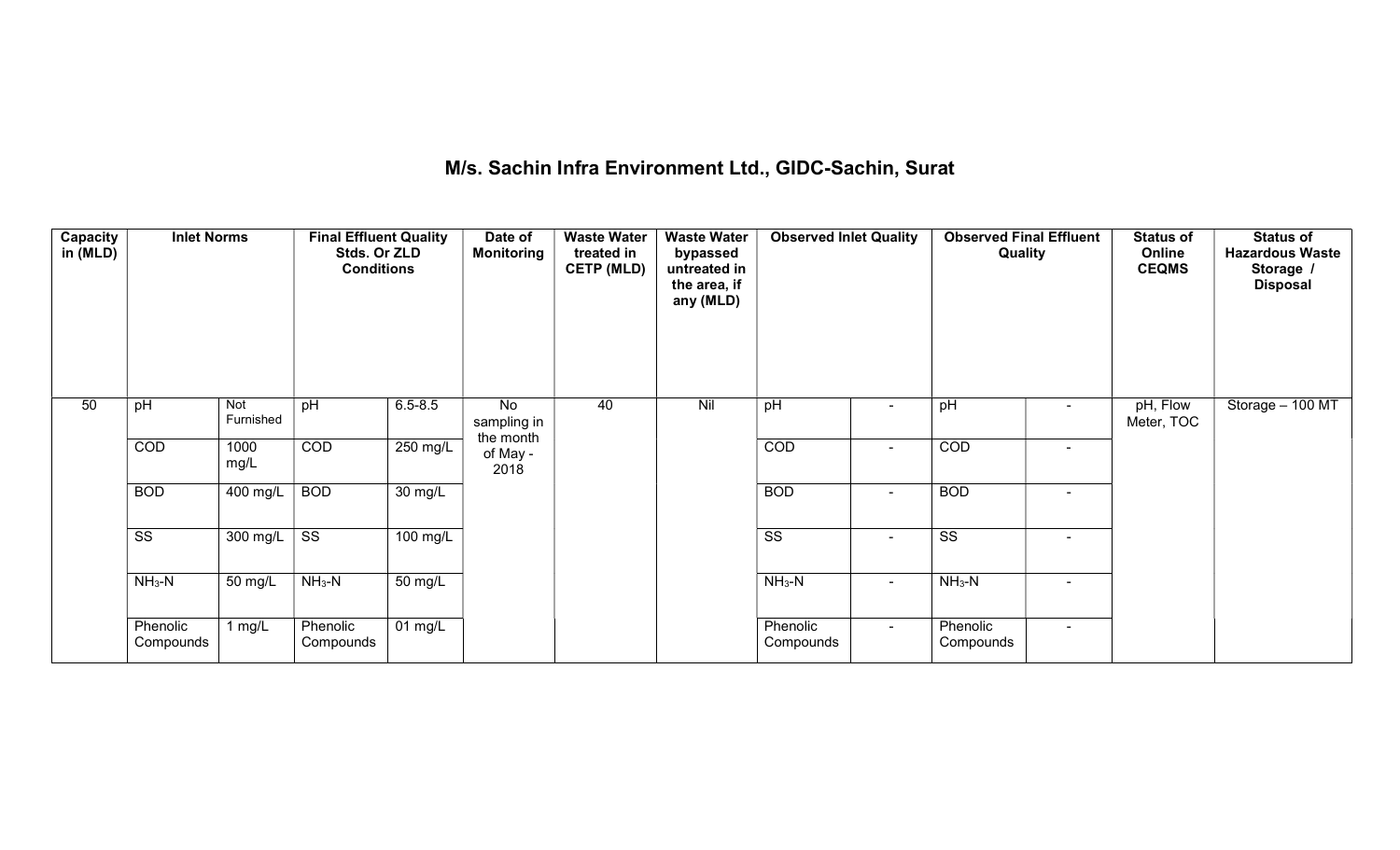## M/s. Globe Enviro Care Ltd. [chemical units], GIDC-Sachin, Surat

| Capacity<br>in (MLD) | <b>Inlet Norms</b>     |              | <b>Final Effluent Quality</b><br>Stds. Or ZLD<br><b>Conditions</b> |                    | Date of<br><b>Monitoring</b>      | <b>Waste Water</b><br>treated in<br><b>CETP (MLD)</b> | <b>Waste Water</b><br>bypassed<br>untreated in<br>the area, if<br>any (MLD) | <b>Observed Inlet Quality</b> |           | <b>Observed Final Effluent</b><br>Quality |                       | <b>Status of</b><br>Online<br><b>CEQMS</b> | <b>Status of</b><br><b>Hazardous Waste</b><br>Storage /<br><b>Disposal</b> |
|----------------------|------------------------|--------------|--------------------------------------------------------------------|--------------------|-----------------------------------|-------------------------------------------------------|-----------------------------------------------------------------------------|-------------------------------|-----------|-------------------------------------------|-----------------------|--------------------------------------------|----------------------------------------------------------------------------|
| 0.50                 | pH                     | 6.5 to 8.5   | pH                                                                 | 6.5 to 8.5         | Average<br>value of<br>May - 2018 | 0.35                                                  | Nil                                                                         | pH                            | 6.90      | pH                                        | 7.20                  | pH, TOC,<br>TSS, Flow<br>meter             | Storage $-20$ MT                                                           |
|                      | COD                    | 3000<br>mg/L | COD                                                                | 250 mg/L           |                                   |                                                       |                                                                             | COD                           | 1671 mg/L | COD                                       | <mark>287 mg/L</mark> |                                            |                                                                            |
|                      | <b>BOD</b>             | 1200<br>mg/L | <b>BOD</b>                                                         | 30 mg/L            |                                   |                                                       |                                                                             | <b>BOD</b>                    | 486 mg/L  | <b>BOD</b>                                | 28 mg/L               |                                            |                                                                            |
|                      | $\overline{\text{SS}}$ | 300 mg/L     | $\overline{\text{ss}}$                                             | $100 \text{ mg/L}$ |                                   |                                                       |                                                                             | $\overline{\text{SS}}$        | 708 mg/L  | $\overline{\text{ss}}$                    | 34 mg/L               |                                            |                                                                            |
|                      | $NH3-N$                | 50 mg/L      | $NH_3-N$                                                           | 50 mg/L            |                                   |                                                       |                                                                             | $NH_3-N$                      | 45 mg/L   | $NH3-N$                                   | 17 mg/L               |                                            |                                                                            |
|                      | Phenolic<br>Compounds  | 1 $mg/L$     | Phenolic<br>Compounds                                              | 1 $mg/L$           |                                   |                                                       |                                                                             | Phenolic<br>Compounds         | 0.66 mg/L | Phenolic<br>Compounds                     | $0.37$ mg/L           |                                            |                                                                            |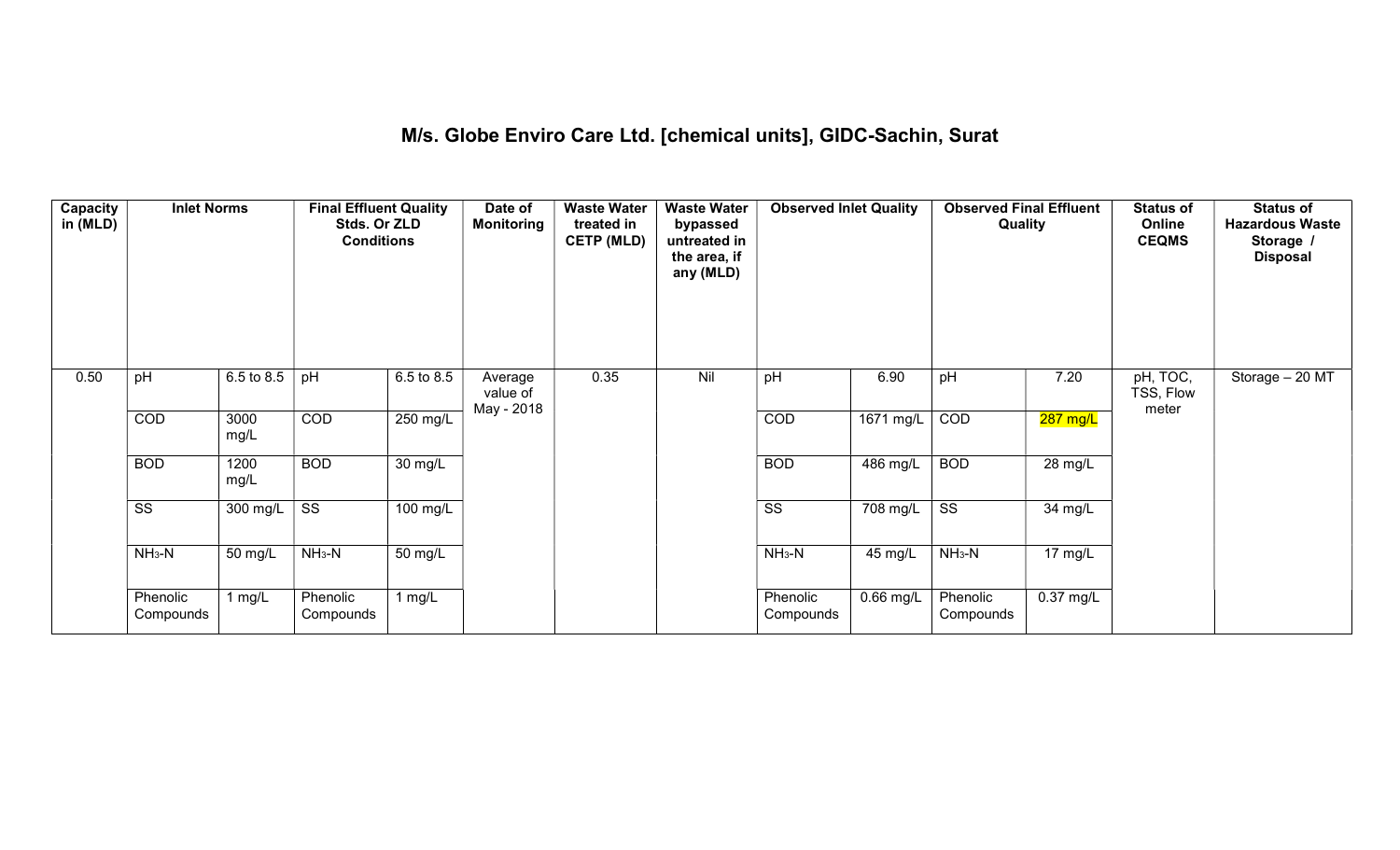## M/s. Pandesara Infrastructure Ltd., GIDC-Pandesara, Surat

| Capacity<br>in (MLD) | <b>Inlet Norms</b>     |                       | <b>Final Effluent Quality</b><br>Stds. Or ZLD<br><b>Conditions</b> |             | Date of<br>Monitoring             | <b>Waste Water</b><br>treated in<br><b>CETP (MLD)</b> | <b>Waste Water</b><br>bypassed<br>untreated in<br>the area, if<br>any (MLD) | <b>Observed Inlet Quality</b> |           | <b>Observed Final Effluent</b><br>Quality |                     | <b>Status of</b><br>Online<br><b>CEQMS</b> | <b>Status of</b><br><b>Hazardous Waste</b><br>Storage /<br><b>Disposal</b> |
|----------------------|------------------------|-----------------------|--------------------------------------------------------------------|-------------|-----------------------------------|-------------------------------------------------------|-----------------------------------------------------------------------------|-------------------------------|-----------|-------------------------------------------|---------------------|--------------------------------------------|----------------------------------------------------------------------------|
| 100                  | pH                     | $6.5 - 8.5$           | pH                                                                 | $6.5 - 8.5$ | Average<br>value of<br>May - 2018 | 88                                                    | Nil                                                                         | pH                            | 7.00      | pH                                        | 7.36                | pH, Flow<br>Meter, TOC,<br><b>COD</b>      | Storage - 1015 MT<br>Disposal - 856 MT                                     |
|                      | COD                    | 1000<br>mg/L          | COD                                                                | 250 mg/L    |                                   |                                                       |                                                                             | COD                           | 954 mg/L  | COD                                       | $239$ mg/L          |                                            |                                                                            |
|                      | <b>BOD</b>             | 400 mg/L              | <b>BOD</b>                                                         | 30 mg/L     |                                   |                                                       |                                                                             | <b>BOD</b>                    | 305 mg/L  | <b>BOD</b>                                | $25 \text{ mg/L}$   |                                            |                                                                            |
|                      | $\overline{\text{ss}}$ | 300 mg/L              | $\overline{\text{ss}}$                                             | 100 mg/L    |                                   |                                                       |                                                                             | $\overline{\text{ss}}$        | 244 mg/L  | $\overline{\text{ss}}$                    | $150$ mg/L          |                                            |                                                                            |
|                      | $NH3-N$                | 50 mg/L               | $NH3-N$                                                            | 50 mg/L     |                                   |                                                       |                                                                             | $NH3-N$                       | 36 mg/L   | $NH3-N$                                   | 15 mg/L             |                                            |                                                                            |
|                      | Phenolic<br>Compounds  | $\overline{0}$ 1 mg/L | Phenolic<br>Compounds                                              | 01 mg/L     |                                   |                                                       |                                                                             | Phenolic<br>Compounds         | 0.63 mg/L | Phenolic<br>Compounds                     | $0.31 \text{ mg/L}$ |                                            |                                                                            |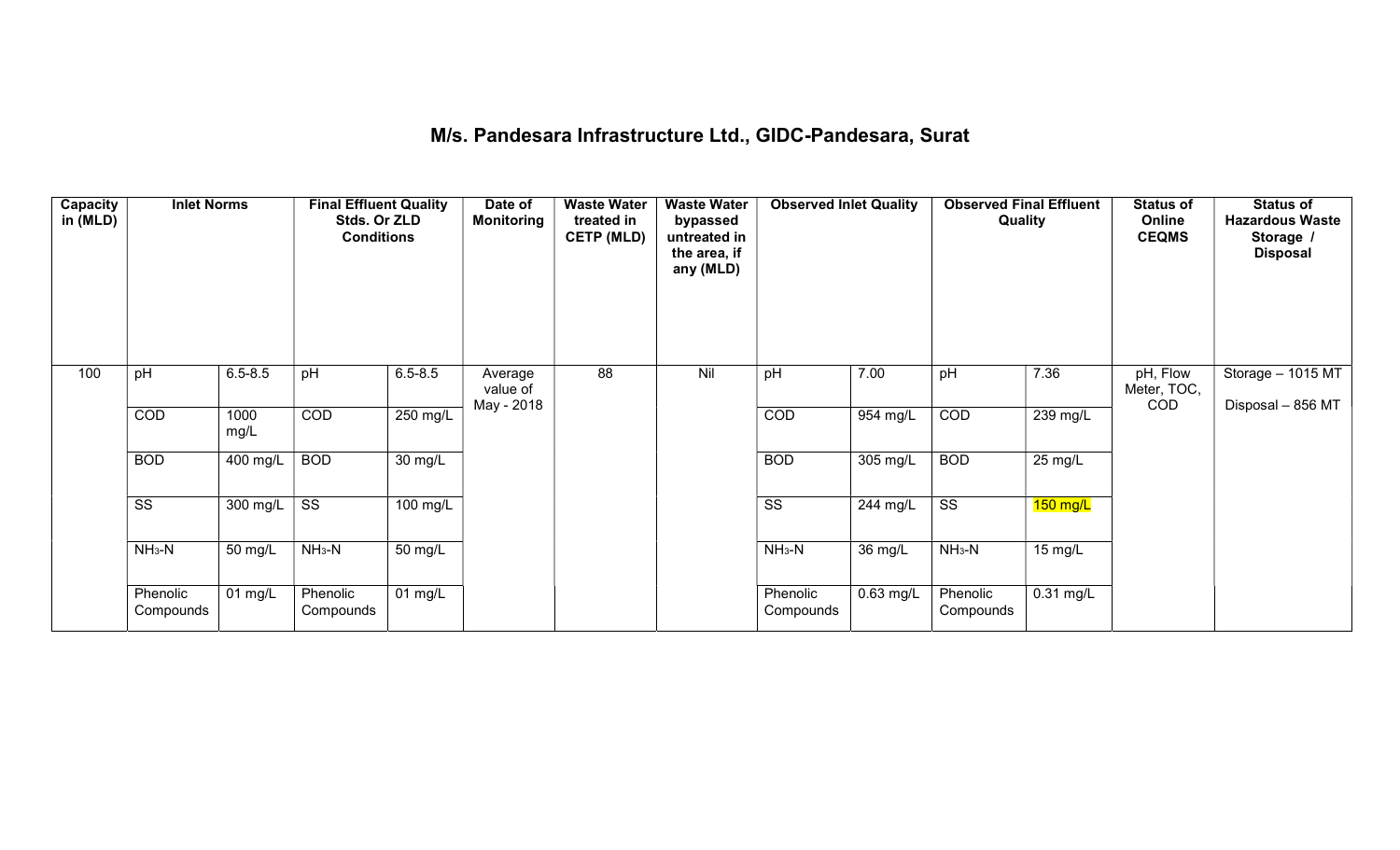#### M/s. Palsana Enviro Protection Ltd., (PEPL), Kadodara, Surat

| Capacity<br>in (MLD) | <b>Inlet Norms</b>     |              | <b>Final Effluent Quality</b><br>Stds. Or ZLD<br><b>Conditions</b> |                   | Date of<br><b>Monitoring</b>      | <b>Waste Water</b><br>treated in<br><b>CETP (MLD)</b> | <b>Waste Water</b><br>bypassed<br>untreated in<br>the area, if<br>any (MLD) | <b>Observed Inlet Quality</b> |                    | <b>Observed Final Effluent</b><br>Quality |             | <b>Status of</b><br>Online<br><b>CEQMS</b> | <b>Status of</b><br><b>Hazardous Waste</b><br>Storage /<br><b>Disposal</b> |
|----------------------|------------------------|--------------|--------------------------------------------------------------------|-------------------|-----------------------------------|-------------------------------------------------------|-----------------------------------------------------------------------------|-------------------------------|--------------------|-------------------------------------------|-------------|--------------------------------------------|----------------------------------------------------------------------------|
| 100                  | pH                     | 6.5 to 8.5   | pH                                                                 | 6.5 to 8.5        | Average<br>value of<br>May - 2018 | 95                                                    | Nil                                                                         | pH                            | 7.02               | pH                                        | 7.93        | pH, Flow<br>Meter, COD,<br>BOD, TSS        | Storage- 127 MT                                                            |
|                      | COD                    | 1000<br>mg/L | COD                                                                | 250 mg/L          |                                   |                                                       |                                                                             | COD                           | 1057 mg/L          | COD                                       | 282 mg/L    |                                            |                                                                            |
|                      | <b>BOD</b>             | 400 mg/L     | <b>BOD</b>                                                         | $30 \text{ mg/L}$ |                                   |                                                       |                                                                             | <b>BOD</b>                    | $305 \text{ mg/L}$ | <b>BOD</b>                                | 28 mg/L     |                                            |                                                                            |
|                      | $\overline{\text{ss}}$ | 300 mg/L     | $\overline{\text{ss}}$                                             | $100$ mg/L        |                                   |                                                       |                                                                             | $\overline{\text{ss}}$        | 168 mg/L           | $\overline{\text{ss}}$                    | 54 mg/L     |                                            |                                                                            |
|                      | $NH3-N$                | 50 mg/L      | $NH3-N$                                                            | 50 mg/L           |                                   |                                                       |                                                                             | $NH3-N$                       | 45 mg/L            | $NH3-N$                                   | 17 mg/L     |                                            |                                                                            |
|                      | Phenolic<br>Compounds  | 1 mg/ $L$    | Phenolic<br>Compounds                                              | 1 mg/L            |                                   |                                                       |                                                                             | Phenolic<br>Compounds         | $0.50$ mg/L        | Phenolic<br>Compounds                     | $0.27$ mg/L |                                            |                                                                            |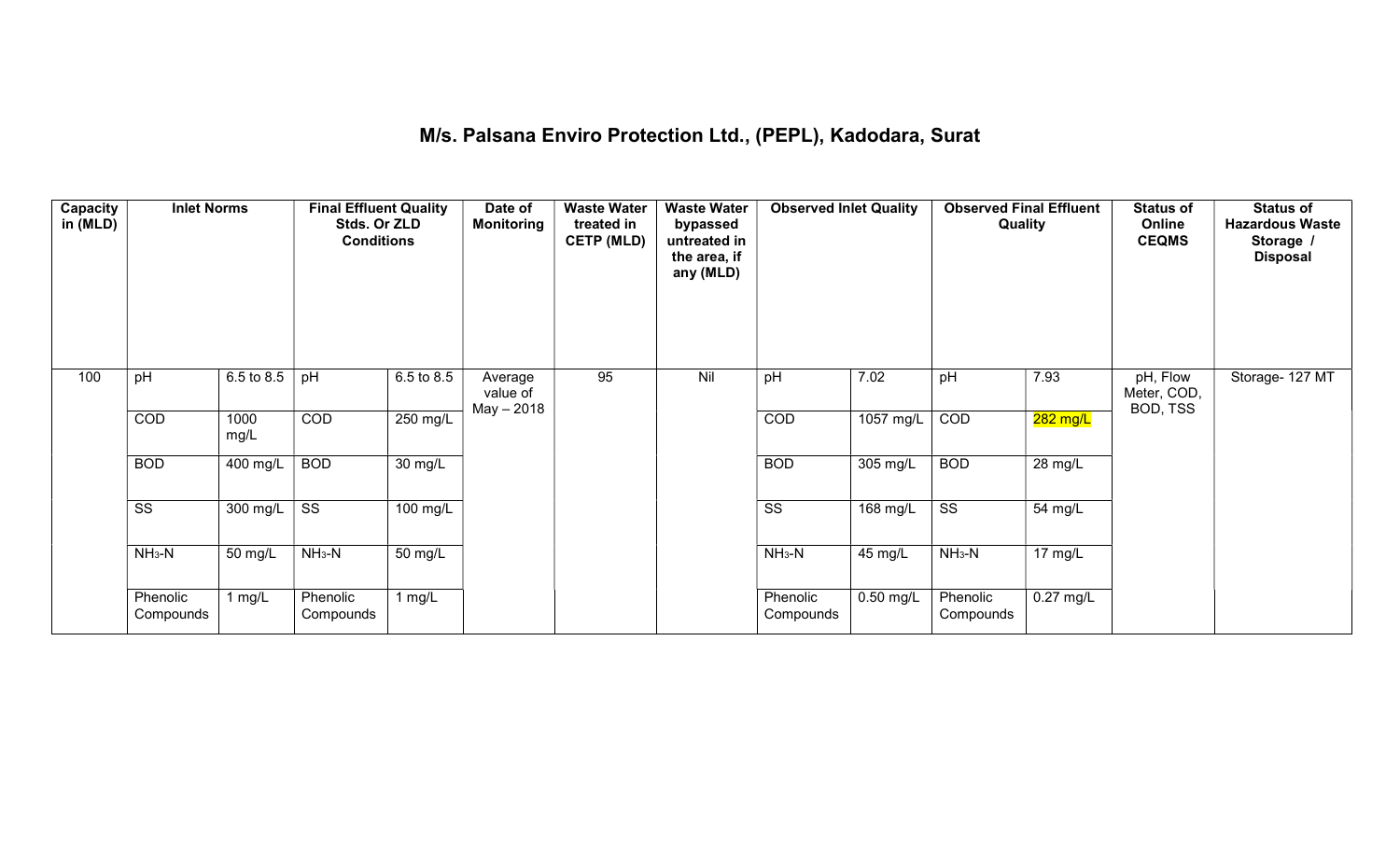#### M/s. New Palsana Industrial Co. Op. Society Ltd., Palsana, Surat

| Capacity<br>in (MLD) | <b>Inlet Norms</b>     |                       | <b>Final Effluent Quality</b><br>Stds. Or ZLD<br><b>Conditions</b> |                       | Date of<br><b>Monitoring</b>      | <b>Waste Water</b><br>treated in<br><b>CETP (MLD)</b> | <b>Waste Water</b><br>bypassed<br>untreated in<br>the area, if<br>any (MLD) | <b>Observed Inlet Quality</b> |                       | <b>Observed Final Effluent</b><br><b>Quality</b> |                      | <b>Status of</b><br>Online<br><b>CEQMS</b> | <b>Status of</b><br><b>Hazardous Waste</b><br>Storage /<br><b>Disposal</b> |
|----------------------|------------------------|-----------------------|--------------------------------------------------------------------|-----------------------|-----------------------------------|-------------------------------------------------------|-----------------------------------------------------------------------------|-------------------------------|-----------------------|--------------------------------------------------|----------------------|--------------------------------------------|----------------------------------------------------------------------------|
| 45                   | pH                     | $6.5 - 8.5$           | pH                                                                 | $6.5 - 8.5$           | Average<br>value of<br>May - 2018 | $\overline{22}$                                       | Nil                                                                         | pH                            | 7.34                  | pH                                               | 7.81                 | pH, Flow<br>meter, COD,<br>BOD, TSS        | Storage -50 MT<br>Disposal - 654 MT                                        |
|                      | COD                    | 1000<br>mg/L          | COD                                                                | $250$ mg/L            |                                   |                                                       |                                                                             | COD                           | 963 mg/L              | COD                                              | $201 \text{ mg/L}$   |                                            |                                                                            |
|                      | <b>BOD</b>             | $\overline{400}$ mg/L | <b>BOD</b>                                                         | $\overline{30}$ mg/L  |                                   |                                                       |                                                                             | <b>BOD</b>                    | 315 mg/L              | <b>BOD</b>                                       | $\overline{26}$ mg/L |                                            |                                                                            |
|                      | $\overline{\text{ss}}$ | 300 mg/L              | $\overline{\text{ss}}$                                             | $\overline{560}$ mg/L |                                   |                                                       |                                                                             | $\overline{\text{ss}}$        | $\overline{145}$ mg/L | $\overline{\text{ss}}$                           | 30 mg/L              |                                            |                                                                            |
|                      | $NH3-N$                | 50 mg/L               | $NH_3-N$                                                           | 50 mg/L               |                                   |                                                       |                                                                             | $NH3-N$                       | 33 mg/L               | $NH_3-N$                                         | 10 mg/L              |                                            |                                                                            |
|                      | Phenolic<br>Compounds  | 1 mg/ $L$             | Phenolic<br>Compounds                                              | 1 mg/L                |                                   |                                                       |                                                                             | Phenolic<br>Compounds         | $0.53$ mg/L           | Phenolic<br>Compounds                            | $0.23$ mg/L          |                                            |                                                                            |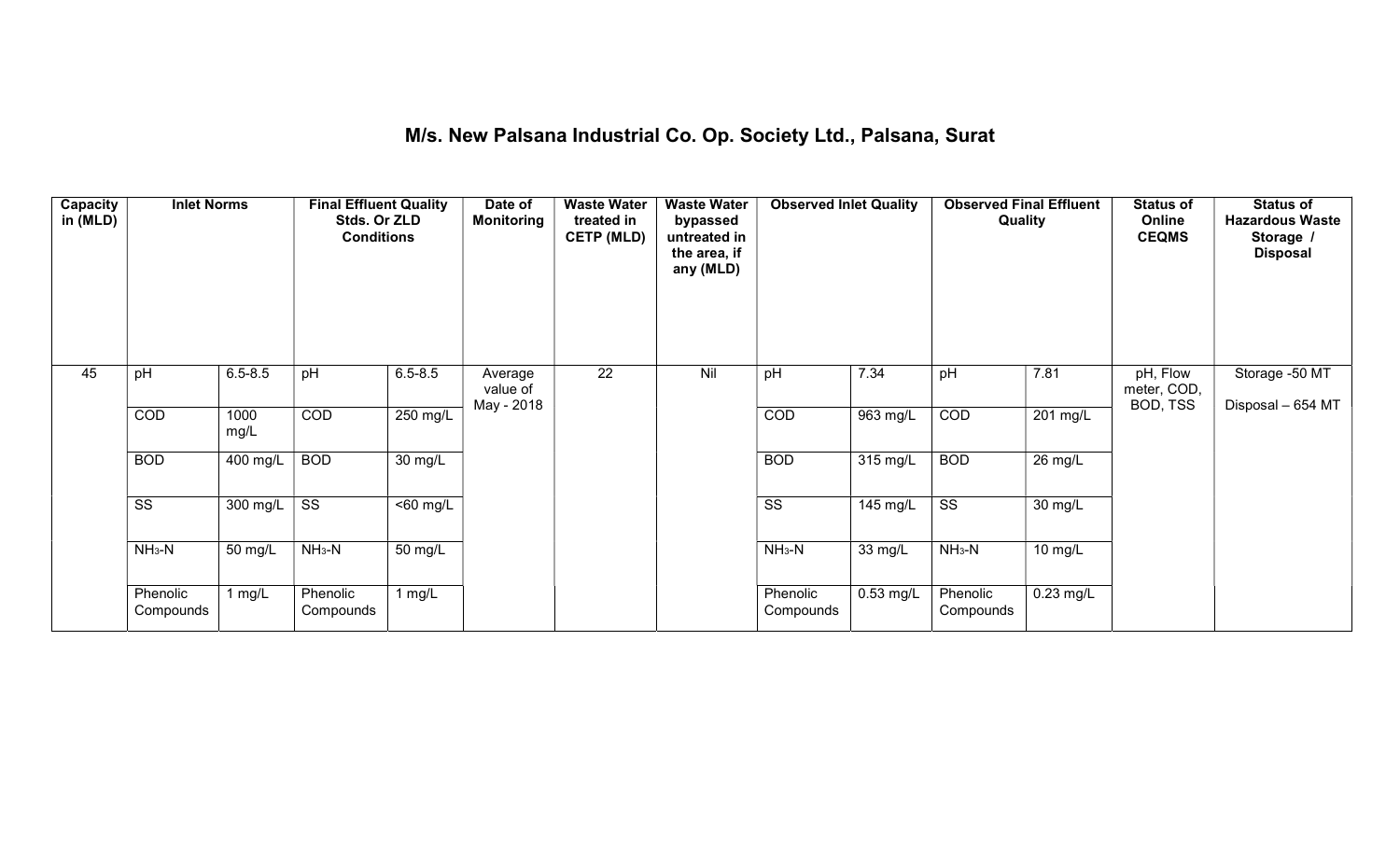#### M/s. Gujarat Eco Textile Park Pvt Ltd, Palsana, Surat

| Capacity<br>in (MLD) | <b>Inlet Norms</b>     |                  | <b>Final Effluent Quality</b><br>Stds. Or ZLD<br><b>Conditions</b> |                       | Date of<br><b>Monitoring</b>      | <b>Waste Water</b><br>treated in<br><b>CETP (MLD)</b> | <b>Waste Water</b><br>bypassed<br>untreated in<br>the area, if<br>any (MLD) | <b>Observed Inlet Quality</b> |             | Quality                | <b>Observed Final Effluent</b> | <b>Status of</b><br>Online<br><b>CEQMS</b> | <b>Status of</b><br><b>Hazardous Waste</b><br>Storage /<br><b>Disposal</b> |
|----------------------|------------------------|------------------|--------------------------------------------------------------------|-----------------------|-----------------------------------|-------------------------------------------------------|-----------------------------------------------------------------------------|-------------------------------|-------------|------------------------|--------------------------------|--------------------------------------------|----------------------------------------------------------------------------|
| 60                   | pH                     | $6.5 - 8.5$      | pH                                                                 | 6.5 to 8.5            | Average<br>value of<br>May - 2018 | 35                                                    | Nil                                                                         | pH                            | 8.02        | pH                     | 7.99                           | pH, Flow<br>Meter, COD<br>Meter            | Storage - 70 MT<br>Disposed - 27 MT                                        |
|                      | COD                    | 1000<br>mg/L     | COD                                                                | 250 mg/L              |                                   |                                                       |                                                                             | COD                           | 878 mg/L    | COD                    | $205 \text{ mg/L}$             | including<br><b>TOC</b>                    |                                                                            |
|                      | <b>BOD</b>             | 400 mg/L         | <b>BOD</b>                                                         | 100 mg/L              |                                   |                                                       |                                                                             | <b>BOD</b>                    | 205 mg/L    | <b>BOD</b>             | 30 mg/L                        |                                            |                                                                            |
|                      | $\overline{\text{ss}}$ | 300 mg/L $\vert$ | $\overline{\text{ss}}$                                             | $\overline{560}$ mg/L |                                   |                                                       |                                                                             | $\overline{\text{ss}}$        | $130$ mg/L  | $\overline{\text{ss}}$ | 22 mg/L                        |                                            |                                                                            |
|                      | $NH3-N$                | 50 mg/L          | $NH_3-N$                                                           | 50 mg/L               |                                   |                                                       |                                                                             | $NH_3-N$                      | 36 mg/L     | $NH3-N$                | 12 mg/L                        |                                            |                                                                            |
|                      | Phenolic<br>Compounds  |                  | Phenolic<br>Compounds                                              | 1 $mg/L$              |                                   |                                                       |                                                                             | Phenolic<br>Compounds         | $0.53$ mg/L | Phenolic<br>Compounds  | $0.21$ mg/L                    |                                            |                                                                            |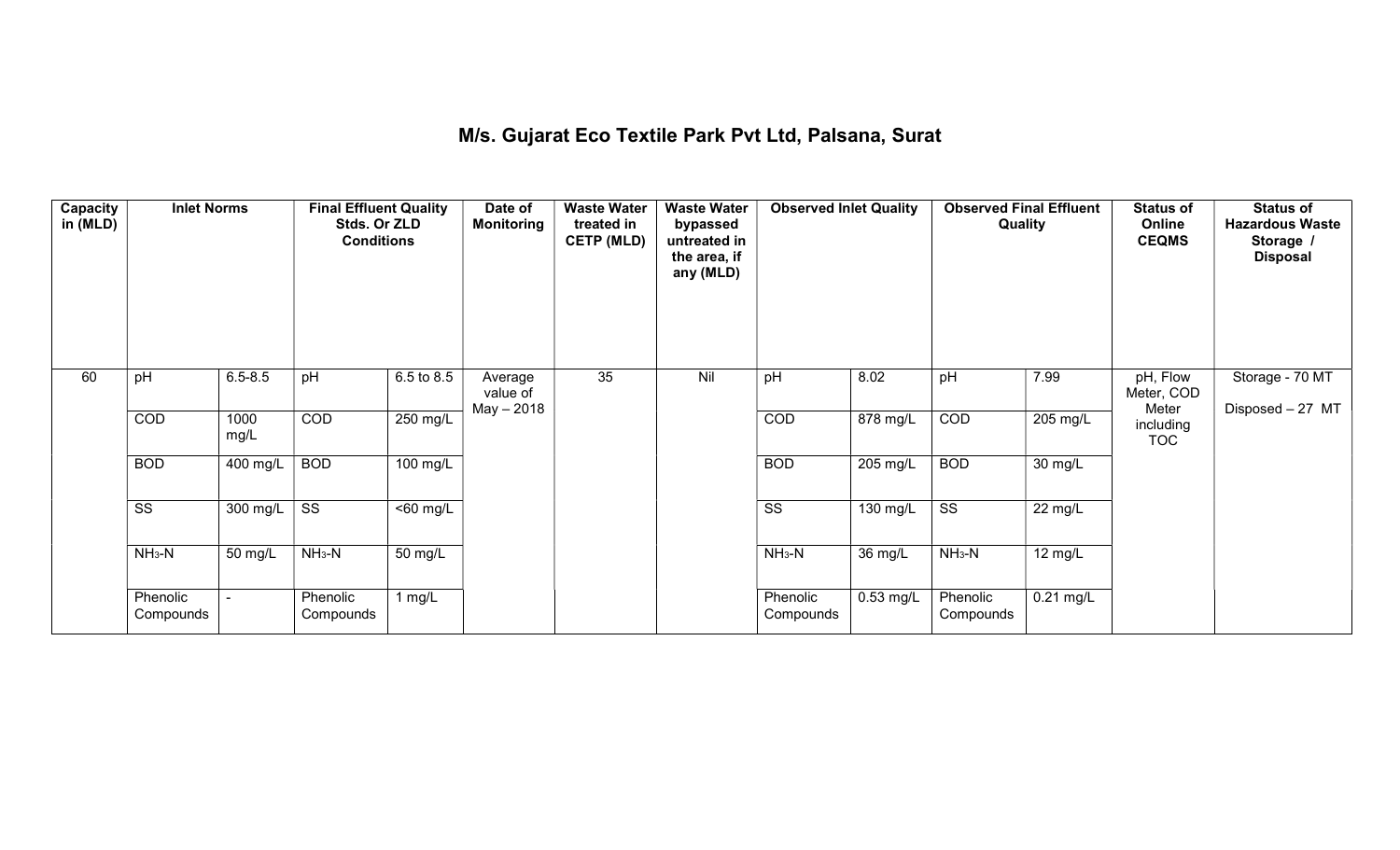## M/s. Fairdeal Textile Parks Pvt. Ltd, Kosamaba, Surat

| Capacity<br>in (MLD) | <b>Inlet Norms</b>     |                          | <b>Final Effluent Quality</b><br>Stds. Or ZLD<br><b>Conditions</b> |                      | Date of<br><b>Monitoring</b>         | <b>Waste Water</b><br>treated in<br><b>CETP (MLD)</b> | <b>Waste Water</b><br>bypassed<br>untreated in<br>the area, if<br>any (MLD) | Ob<br>served Inlet Quality |                          | <b>Observed Final Effluent</b><br>Quality |                | <b>Status of</b><br>Online<br><b>CEQMS</b> | <b>Status of</b><br><b>Hazardous Waste</b><br>Storage /<br><b>Disposal</b> |
|----------------------|------------------------|--------------------------|--------------------------------------------------------------------|----------------------|--------------------------------------|-------------------------------------------------------|-----------------------------------------------------------------------------|----------------------------|--------------------------|-------------------------------------------|----------------|--------------------------------------------|----------------------------------------------------------------------------|
| 2.25                 | pH                     |                          | pH                                                                 | 6.5 to 8.5           | No visit in<br>the month<br>of May - | 1.00                                                  | Nil                                                                         | pH                         | ۰                        | pH                                        | $\blacksquare$ | pH, Flow<br>Meter                          |                                                                            |
|                      | COD                    | 500 mg/L                 | COD                                                                | 100 mg/L             | 2018                                 |                                                       |                                                                             | COD                        | $\blacksquare$           | COD                                       | $\blacksquare$ |                                            |                                                                            |
|                      | <b>BOD</b>             | 200 mg/L                 | <b>BOD</b>                                                         | $\overline{30}$ mg/L |                                      |                                                       |                                                                             | <b>BOD</b>                 | $\overline{\phantom{a}}$ | <b>BOD</b>                                | ۰              |                                            |                                                                            |
|                      | $\overline{\text{ss}}$ | $\overline{\phantom{0}}$ | $\overline{\text{ss}}$                                             | $50$ mg/L            |                                      |                                                       |                                                                             | $\overline{\text{ss}}$     | $\blacksquare$           | $\overline{\text{ss}}$                    | $\sim$         |                                            |                                                                            |
|                      | $NH3-N$                | $\blacksquare$           | $NH3-N$                                                            | 50 mg/L              |                                      |                                                       |                                                                             | $NH3-N$                    | $\sim$                   | $NH3-N$                                   | $\blacksquare$ |                                            |                                                                            |
|                      | Phenolic<br>Compounds  |                          | Phenolic<br>Compounds                                              | 1 $mg/L$             |                                      |                                                       |                                                                             | Phenolic<br>Compounds      |                          | Phenolic<br>Compounds                     |                |                                            |                                                                            |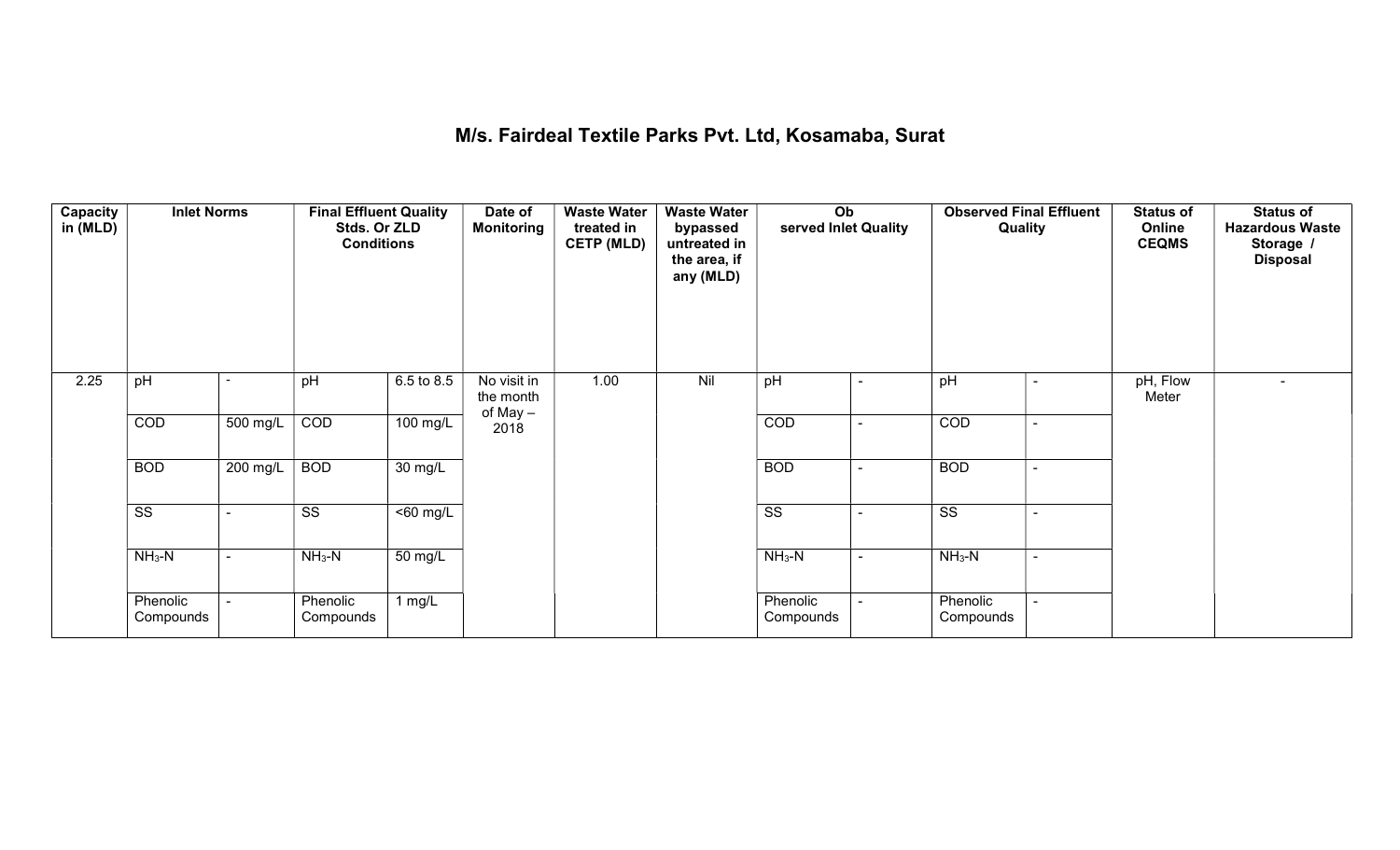## M/s. Panoli Enviro Technology Ltd., GIDC-Panoil, Bharuch

| Capacity<br>in (MLD) | <b>Inlet Norms</b>     |              | <b>Final Effluent Quality</b><br>Stds. Or ZLD<br><b>Conditions</b> |             | Date of<br>Monitoring | <b>Waste Water</b><br>treated in<br><b>CETP (MLD)</b> | <b>Waste Water</b><br>bypassed<br>untreated in<br>the area, if<br>any (MLD) | <b>Observed Inlet Quality</b> |                       | <b>Observed Final Effluent</b><br>Quality |             | <b>Status of</b><br>Online<br><b>CEQMS</b> | <b>Status of</b><br><b>Hazardous Waste</b><br>Storage /<br><b>Disposal</b> |
|----------------------|------------------------|--------------|--------------------------------------------------------------------|-------------|-----------------------|-------------------------------------------------------|-----------------------------------------------------------------------------|-------------------------------|-----------------------|-------------------------------------------|-------------|--------------------------------------------|----------------------------------------------------------------------------|
| 1.00                 | pH                     |              | pH                                                                 | $5.5 - 8.5$ | Average<br>value of   | 0.35                                                  | Nil                                                                         | pH                            | 7.24                  | pH                                        | 7.8         | pH, Flow<br>Meter, TOC                     | Storage - 125 MT                                                           |
|                      | COD                    | 3500<br>mg/L | COD                                                                | 500 mg/L    | May - 2018            |                                                       |                                                                             | COD                           | $2911$ mg/L           | COD                                       | $586$ mg/L  |                                            |                                                                            |
|                      | <b>BOD</b>             | 1000<br>mg/L | <b>BOD</b>                                                         | 100 mg/L    |                       |                                                       |                                                                             | <b>BOD</b>                    | $862$ mg/L            | <b>BOD</b>                                | 25 mg/L     |                                            |                                                                            |
|                      | $\overline{\text{ss}}$ |              | $\overline{\text{ss}}$                                             | 100 mg/L    |                       |                                                       |                                                                             | $\overline{\text{ss}}$        | $\overline{44}3$ mg/L | $\overline{\text{ss}}$                    | 58 mg/L     |                                            |                                                                            |
|                      | $NH3-N$                | 100 mg/L     | $NH3-N$                                                            | 50 mg/L     |                       |                                                       |                                                                             | $NH3-N$                       | 75 mg/L               | $NH3-N$                                   | 42 mg/L     |                                            |                                                                            |
|                      | Phenolic<br>Compounds  | 1 $mg/L$     | Phenolic<br>Compounds                                              | 1 $mg/L$    |                       |                                                       |                                                                             | Phenolic<br>Compounds         | $2.1 \text{ mg/L}$    | Phenolic<br>Compounds                     | $0.96$ mg/L |                                            |                                                                            |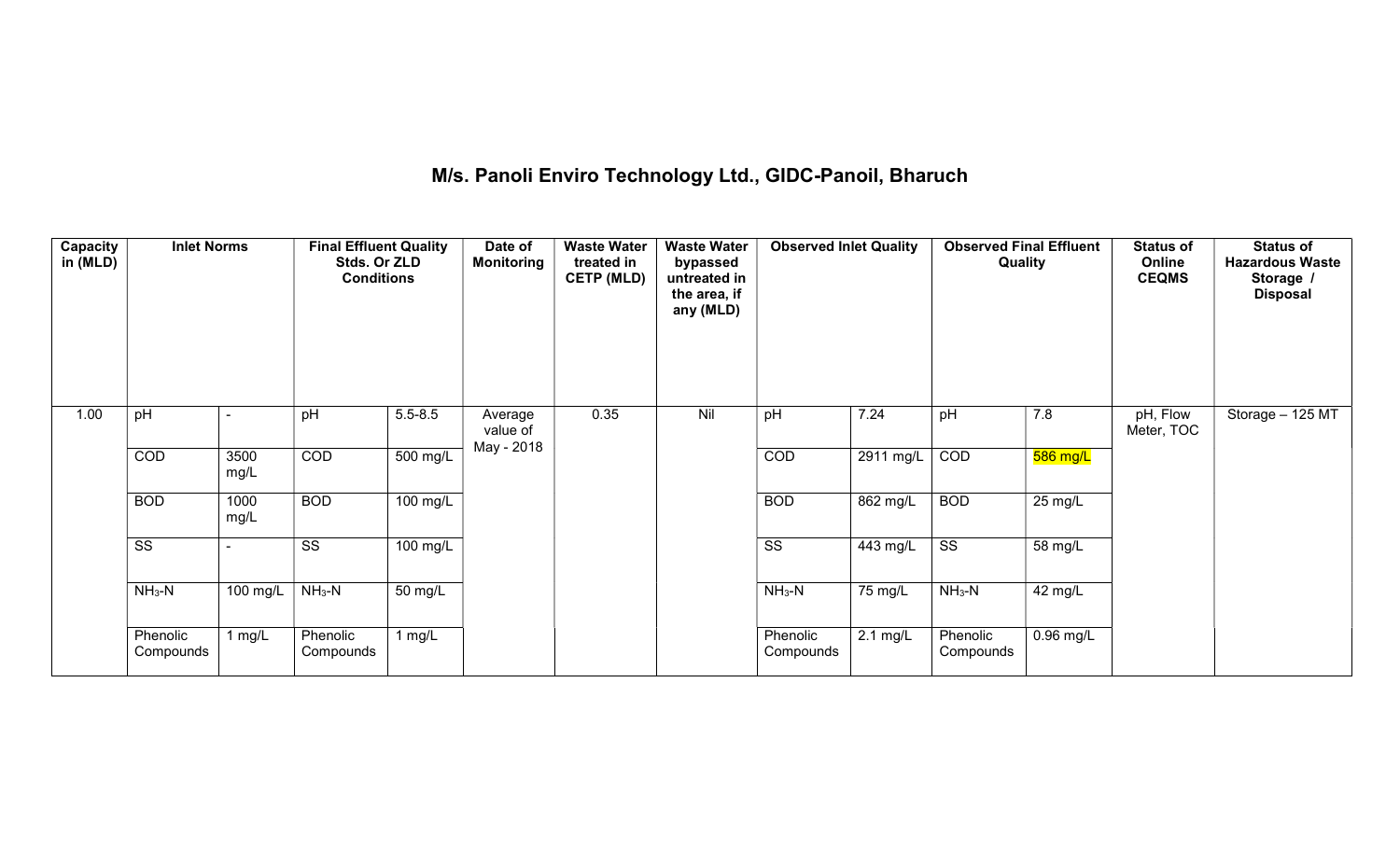## M/s. Enviro Technology Ltd., GIDC-Ankleshwar, Bharuch

| Capacity<br>in (MLD) | <b>Inlet Norms</b>                   |               | <b>Final Effluent Quality</b><br>Stds. Or ZLD<br><b>Conditions</b> |              | Date of<br>Monitoring             | <b>Waste Water</b><br>treated in<br><b>CETP (MLD)</b> | <b>Waste Water</b><br>bypassed<br>untreated in<br>the area, if<br>any (MLD) | <b>Observed Inlet Quality</b>        |                | Quality                              | <b>Observed Final Effluent</b> | <b>Status of</b><br>Online<br><b>CEQMS</b> | <b>Status of</b><br><b>Hazardous Waste</b><br>Storage /<br><b>Disposal</b> |
|----------------------|--------------------------------------|---------------|--------------------------------------------------------------------|--------------|-----------------------------------|-------------------------------------------------------|-----------------------------------------------------------------------------|--------------------------------------|----------------|--------------------------------------|--------------------------------|--------------------------------------------|----------------------------------------------------------------------------|
| 1.80                 | pH                                   |               | pH                                                                 | $5.5 - 8.5$  | Average<br>value of<br>May - 2018 | 1.10                                                  | Nil                                                                         | pH                                   | 1.99           | pH                                   | 7.56                           | pH, Flow,<br>COD, BOD,<br>TSS, TOC         | Storage - Nil                                                              |
|                      | COD                                  | 11000<br>mg/L | <b>COD</b>                                                         | 1000<br>mg/L |                                   |                                                       |                                                                             | COD                                  | 4718 mg/L      | COD                                  | 695 mg/L                       |                                            |                                                                            |
|                      | BOD(3)<br>days at<br>$27^{\circ}C$ ) | 3600<br>mg/L  | BOD(3)<br>days at<br>$27^{\circ}C$ )                               | 200 mg/L     |                                   |                                                       |                                                                             | BOD(3)<br>days at<br>$27^{\circ}C$ ) | 1362 mg/L      | BOD(3)<br>days at<br>$27^{\circ}C$ ) | $27 \text{ mg/L}$              |                                            |                                                                            |
|                      | $\overline{\text{ss}}$               |               | SS                                                                 | 100 mg/L     |                                   |                                                       |                                                                             | $\overline{\text{ss}}$               | 709 mg/L       | $\overline{\text{ss}}$               | 46 mg/L                        |                                            |                                                                            |
|                      | $NH3-N$                              | 100 mg/L      | $NH3-N$                                                            | 50 mg/L      |                                   |                                                       |                                                                             | $NH3-N$                              | 65 mg/L        | $NH3-N$                              | 39 mg/L                        |                                            |                                                                            |
|                      | Phenolic<br>Compounds                | 1 mg/ $L$     | Phenolic<br>Compounds                                              | 1 $mg/L$     |                                   |                                                       |                                                                             | Phenolic<br>Compounds                | 11.085<br>mg/L | Phenolic<br>Compounds                | $0.42$ mg/L                    |                                            |                                                                            |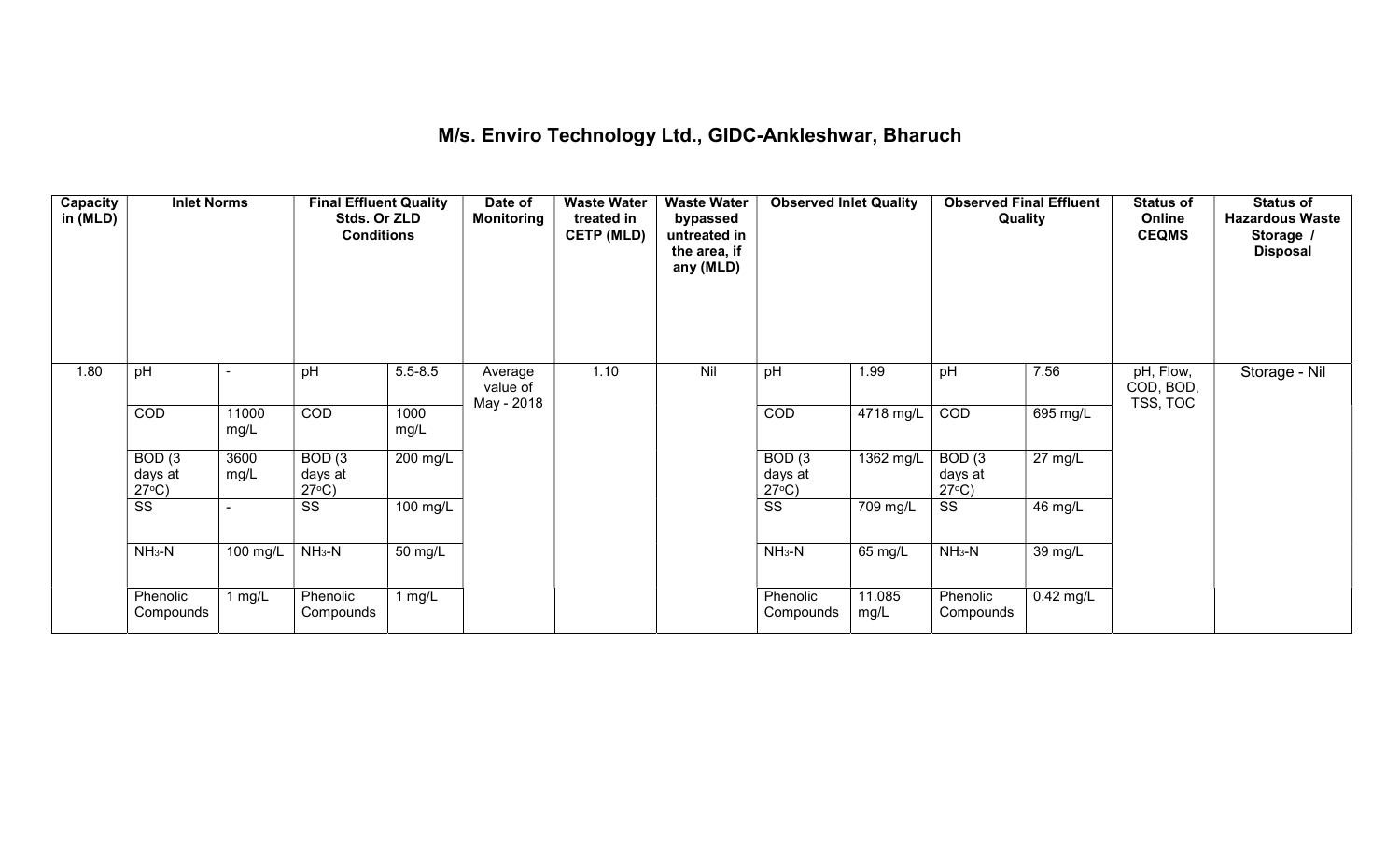#### M/s. Narmada Clean Tech Ltd., (Bharuch Eco-Aqua Infrastructure Ltd.,) (BEAIL), Ankleshwar

| Capacity<br>in (MLD) | <b>Inlet Norms</b>     |              | <b>Final Effluent Quality</b><br>Stds. Or ZLD<br><b>Conditions</b> |                    | Date of<br><b>Monitoring</b>      | <b>Waste Water</b><br>treated in<br><b>CETP (MLD)</b> | <b>Waste Water</b><br>bypassed<br>untreated in<br>the area, if<br>any (MLD) | <b>Observed Inlet Quality</b> |          | <b>Observed Final Effluent</b><br>Quality |                | <b>Status of</b><br>Online<br><b>CEQMS</b> | <b>Status of</b><br><b>Hazardous Waste</b><br>Storage<br><b>Disposal</b> |
|----------------------|------------------------|--------------|--------------------------------------------------------------------|--------------------|-----------------------------------|-------------------------------------------------------|-----------------------------------------------------------------------------|-------------------------------|----------|-------------------------------------------|----------------|--------------------------------------------|--------------------------------------------------------------------------|
| 40                   | pH                     | $6.5 - 8.5$  | pH                                                                 | $6-9$              | Average<br>value of<br>May - 2018 | 40                                                    | Nil                                                                         | pH                            | 7.67     | pH                                        | 6.92           | pH, Flow<br>Meter, TOC,<br><b>TSS</b>      | Storage $-100$ MT                                                        |
|                      | COD                    | 1000<br>mg/L | COD                                                                | 500 mg/L           |                                   |                                                       |                                                                             | COD                           | 933 mg/L | COD                                       | 411 mg/L       |                                            |                                                                          |
|                      | <b>BOD</b>             | 200 mg/L     | <b>BOD</b>                                                         | $100 \text{ mg/L}$ |                                   |                                                       |                                                                             | <b>BOD</b>                    |          | <b>BOD</b>                                | $\sim$         |                                            |                                                                          |
|                      | $\overline{\text{ss}}$ | 150 mg/L     | $\overline{\text{SS}}$                                             | $100$ mg/L         |                                   |                                                       |                                                                             | $\overline{\text{ss}}$        | 142 mg/L | $\overline{\text{ss}}$                    | 61 mg/L        |                                            |                                                                          |
|                      | $NH3-N$                | 50 mg/L      | $NH3-N$                                                            | 50 mg/L            |                                   |                                                       |                                                                             | $NH3-N$                       | 72 mg/L  | $NH3-N$                                   | 34 mg/L        |                                            |                                                                          |
|                      | Phenolic<br>Compounds  | 5 mg/L       | Phenolic<br>Compounds                                              | 5 mg/L             |                                   |                                                       |                                                                             | Phenolic<br>Compounds         |          | Phenolic<br>Compounds                     | $\blacksquare$ |                                            |                                                                          |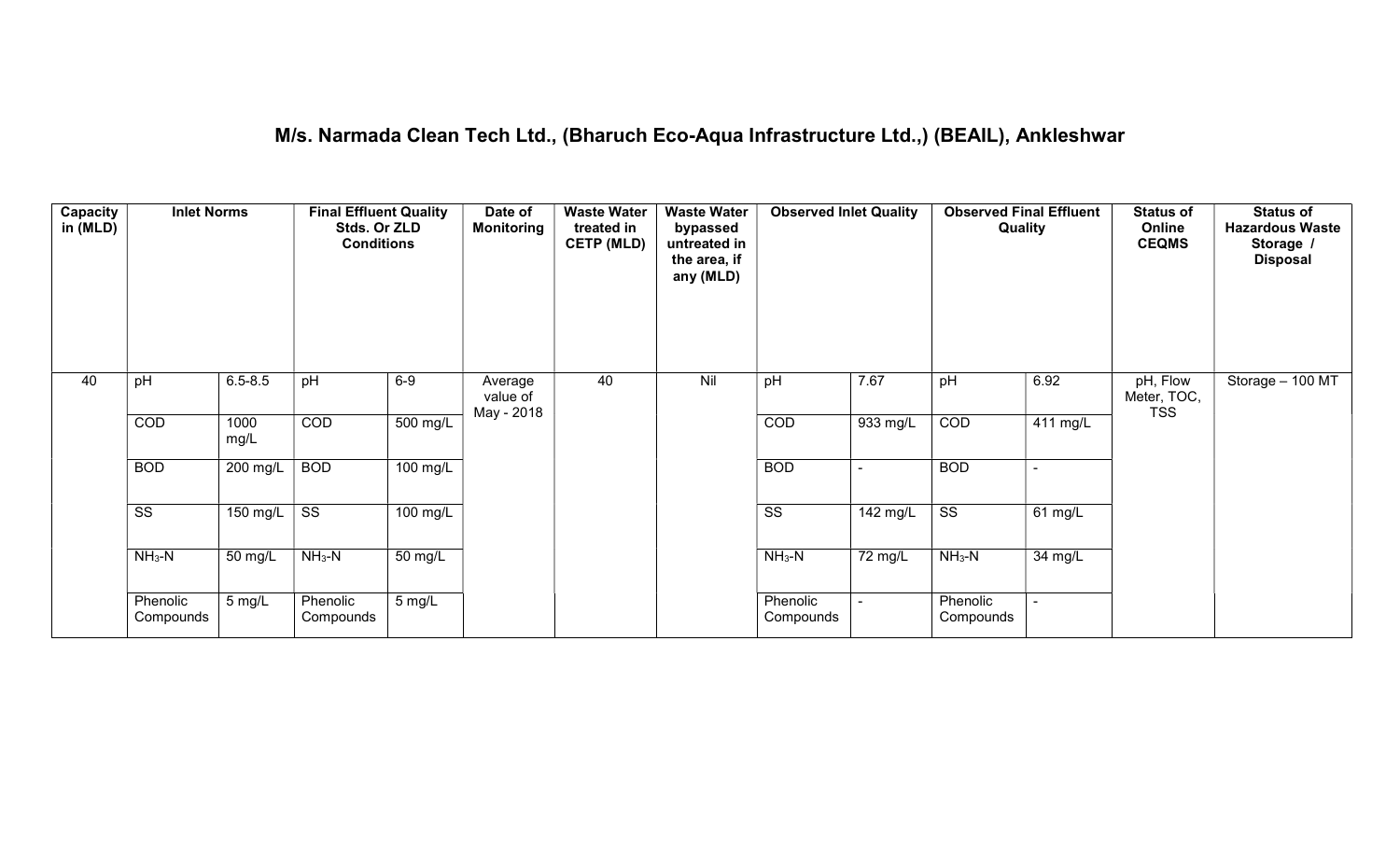## M/s. Nandesari Industrial Association (CETP), GIDC-Nandesari, Vadodara

| Capacity<br>in (MLD) | <b>Inlet Norms</b>     |              | <b>Final Effluent Quality</b><br>Stds. Or ZLD<br><b>Conditions</b> |                    | Date of<br>Monitoring             | <b>Waste Water</b><br>treated in<br><b>CETP (MLD)</b> | <b>Waste Water</b><br>bypassed<br>untreated in<br>the area, if<br>any (MLD) | <b>Observed Inlet Quality</b> |                       | <b>Observed Final Effluent</b><br>Quality |             | <b>Status of</b><br>Online<br><b>CEQMS</b>          | <b>Status of</b><br><b>Hazardous Waste</b><br>Storage /<br><b>Disposal</b> |
|----------------------|------------------------|--------------|--------------------------------------------------------------------|--------------------|-----------------------------------|-------------------------------------------------------|-----------------------------------------------------------------------------|-------------------------------|-----------------------|-------------------------------------------|-------------|-----------------------------------------------------|----------------------------------------------------------------------------|
| 6.80                 | pH                     | 5 to 9       | pH                                                                 | 6.5 to 8.5         | Average<br>value of<br>May - 2018 | 4.80                                                  | Nil                                                                         | pH                            | 7.08                  | pH                                        | 7.46        | pH, COD,<br>BOD, TSS,<br>NH <sub>3</sub> -N, Color, |                                                                            |
|                      | COD                    | 1500<br>mg/L | COD                                                                | 250 mg/L           |                                   |                                                       |                                                                             | COD                           | $1035 \text{ mg/L}$   | COD                                       | 437 mg/L    | TOC,<br>Temperature                                 |                                                                            |
|                      | <b>BOD</b>             | 500 mg/L     | <b>BOD</b>                                                         | 100 mg/L           |                                   |                                                       |                                                                             | <b>BOD</b>                    | 191 mg/L              | <b>BOD</b>                                | 78 mg/L     |                                                     |                                                                            |
|                      | $\overline{\text{ss}}$ | 600 mg/L     | $\overline{\text{ss}}$                                             | $100 \text{ mg/L}$ |                                   |                                                       |                                                                             | $\overline{\text{ss}}$        | $\overline{170}$ mg/L | $\overline{\text{ss}}$                    | $141$ mg/L  |                                                     |                                                                            |
|                      | $NH3-N$                | 50 mg/L      | $NH3-N$                                                            | 50 mg/L            |                                   |                                                       |                                                                             | $NH_3-N$                      | 174 mg/L              | $NH3-N$                                   | $0.46$ mg/L |                                                     |                                                                            |
|                      | Phenolic<br>Compounds  | 5 mg/L       | Phenolic<br>Compounds                                              | 1 mg/L             |                                   |                                                       |                                                                             | Phenolic<br>Compounds         | 0.099<br>mg/L         | Phenolic<br>Compounds                     | <b>BDL</b>  |                                                     |                                                                            |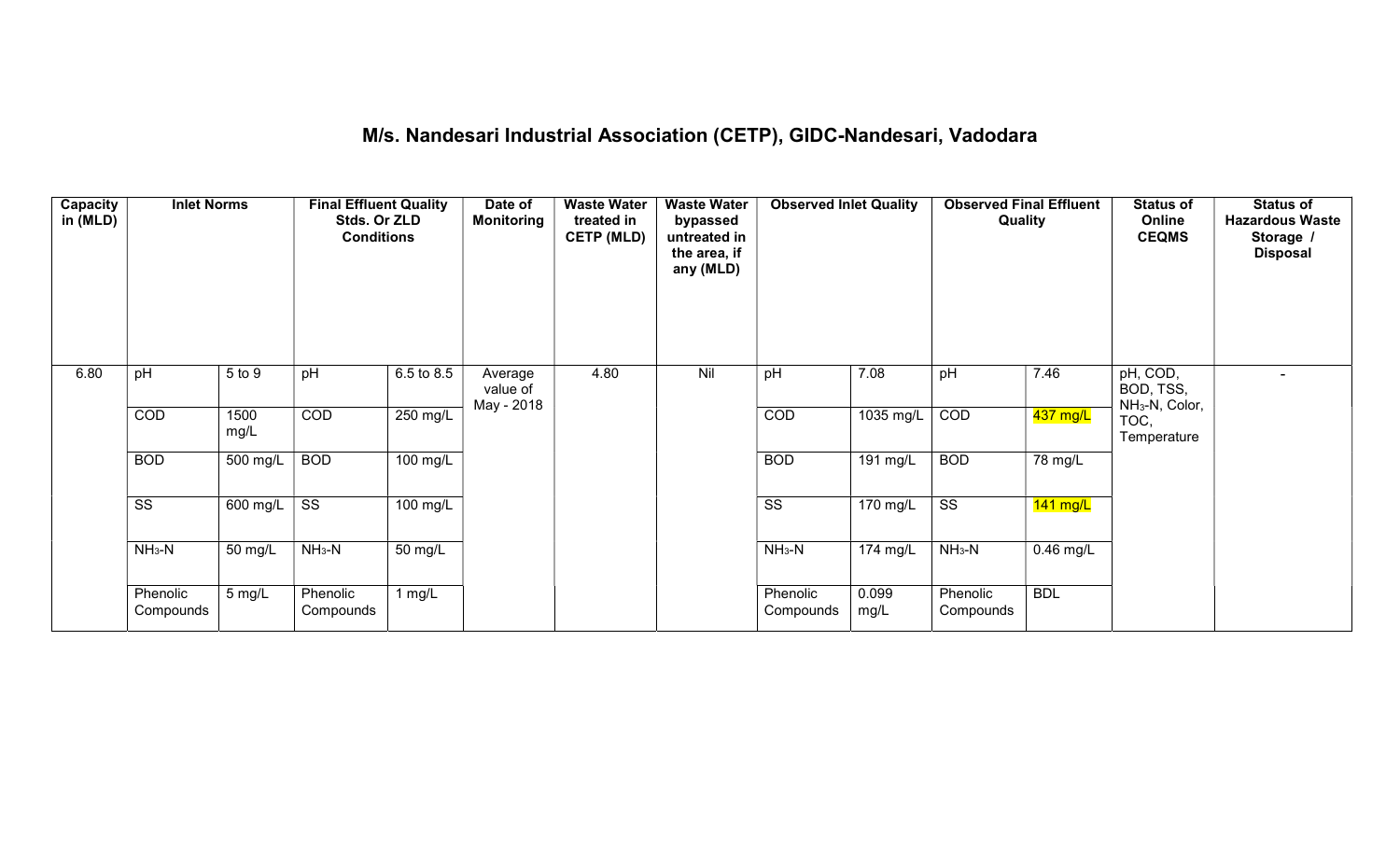## M/s. Enviro Infrastructure Co. Ltd., Umraya (Padra), Vadodara

| Capacity<br>in (MLD) | <b>Inlet Norms</b>     |                  | <b>Final Effluent Quality</b><br>Stds. Or ZLD<br><b>Conditions</b> |            | Date of<br><b>Monitoring</b>      | <b>Waste Water</b><br>treated in<br><b>CETP (MLD)</b> | <b>Waste Water</b><br>bypassed<br>untreated in<br>the area, if<br>any (MLD) | <b>Observed Inlet Quality</b> |                    | <b>Observed Final Effluent</b><br>Quality |             | <b>Status of</b><br>Online<br><b>CEQMS</b> | <b>Status of</b><br><b>Hazardous Waste</b><br>Storage /<br><b>Disposal</b> |
|----------------------|------------------------|------------------|--------------------------------------------------------------------|------------|-----------------------------------|-------------------------------------------------------|-----------------------------------------------------------------------------|-------------------------------|--------------------|-------------------------------------------|-------------|--------------------------------------------|----------------------------------------------------------------------------|
| 4.50                 | pH                     | 5 to 9           | pH                                                                 | 6.5 to 8.5 | Average<br>value of<br>May - 2018 | 1.50                                                  | Nil                                                                         | pH                            | 7.46               | pH                                        | 7.99        | pH, Flow<br>Meter, TOC,<br>TSS, Color,     | $\overline{\phantom{a}}$                                                   |
|                      | COD                    | 2000<br>mg/L     | <b>COD</b>                                                         | $250$ mg/L |                                   |                                                       |                                                                             | COD                           | 1058 mg/L          | COD                                       | 197 mg/L    | $NH3-N$                                    |                                                                            |
|                      | <b>BOD</b>             | 500 mg/L         | <b>BOD</b>                                                         | $100$ mg/L |                                   |                                                       |                                                                             | <b>BOD</b>                    | $330 \text{ mg/L}$ | <b>BOD</b>                                | 34 mg/L     |                                            |                                                                            |
|                      | $\overline{\text{ss}}$ | 600 mg/L         | $\overline{\text{ss}}$                                             | $100$ mg/L |                                   |                                                       |                                                                             | $\overline{\text{ss}}$        | 92 mg/L            | $\overline{\text{ss}}$                    | 25 mg/L     |                                            |                                                                            |
|                      | $NH3-N$                | 50 mg/L          | $NH3-N$                                                            | 50 mg/L    |                                   |                                                       |                                                                             | $NH3-N$                       | $2$ mg/L           | $NH_3-N$                                  | 4 mg/L      |                                            |                                                                            |
|                      | Phenolic<br>Compounds  | $5 \text{ mg/L}$ | Phenolic<br>Compounds                                              | 1 $mg/L$   |                                   |                                                       |                                                                             | Phenolic<br>Compounds         | $0.53$ mg/L        | Phenolic<br>Compounds                     | $0.17$ mg/L |                                            |                                                                            |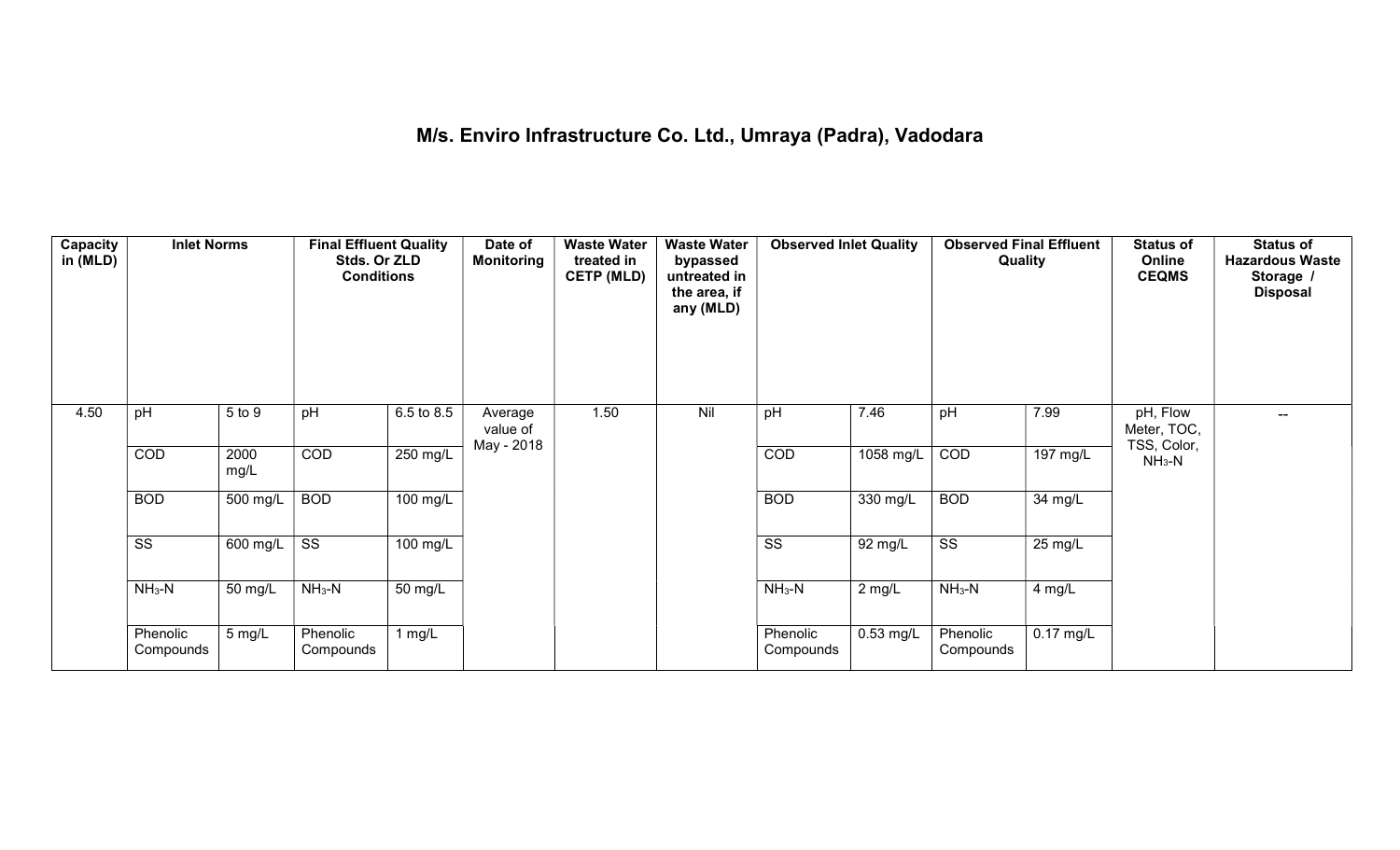## M/s. Naroda Enviro Project Ltd., Naroda, Ahmedabad

| <b>Capacity</b><br>in (MLD) | <b>Inlet Norms</b>     | $6.5 - 8.5$<br>pH<br>COD<br>2000 |                        | <b>Final Effluent Quality</b><br>Stds. Or ZLD<br><b>Conditions</b> | Date of<br><b>Monitoring</b> | <b>Waste Water</b><br>treated in<br><b>CETP (MLD)</b> | <b>Waste Water</b><br>bypassed<br>untreated in<br>the area, if<br>any (MLD) | <b>Observed Inlet Quality</b> | <b>Observed Final Effluent</b><br>Quality |                | <b>Status of</b><br>Online<br><b>CEQMS</b> | <b>Status of</b><br><b>Hazardous Waste</b><br>Storage /<br><b>Disposal</b> |
|-----------------------------|------------------------|----------------------------------|------------------------|--------------------------------------------------------------------|------------------------------|-------------------------------------------------------|-----------------------------------------------------------------------------|-------------------------------|-------------------------------------------|----------------|--------------------------------------------|----------------------------------------------------------------------------|
| 3.00                        | pH                     |                                  |                        | $6.5 - 8.5$                                                        | Average<br>value of          | 3.00                                                  | Nil                                                                         | pH                            | pH                                        |                | $\overline{\phantom{0}}$                   | Storage - 3000 MT                                                          |
|                             | COD                    | mg/L                             |                        | $250 \text{ mg/L}$                                                 | May - 2018                   |                                                       |                                                                             | COD                           | COD                                       | 1189 mg/L      |                                            |                                                                            |
|                             | <b>BOD</b>             | 700 mg/L                         | <b>BOD</b>             | $\overline{30}$ mg/L                                               |                              |                                                       |                                                                             | <b>BOD</b>                    | <b>BOD</b>                                |                |                                            |                                                                            |
|                             | $\overline{\text{SS}}$ | 300 mg/L                         | $\overline{\text{ss}}$ | 100 mg/L                                                           |                              |                                                       |                                                                             | $\overline{\text{SS}}$        | $\overline{\text{ss}}$                    | ÷              |                                            |                                                                            |
|                             | $NH3-N$                | 50 mg/L                          | $NH_3-N$               | $\overline{50}$ mg/L                                               |                              |                                                       |                                                                             | $NH3-N$                       | $NH_3-N$                                  | $\blacksquare$ |                                            |                                                                            |
|                             | Phenolic<br>Compounds  | 1 $mg/L$                         | Phenolic<br>Compounds  | 1 $mg/L$                                                           |                              |                                                       |                                                                             | Phenolic<br>Compounds         | Phenolic<br>Compounds                     |                |                                            |                                                                            |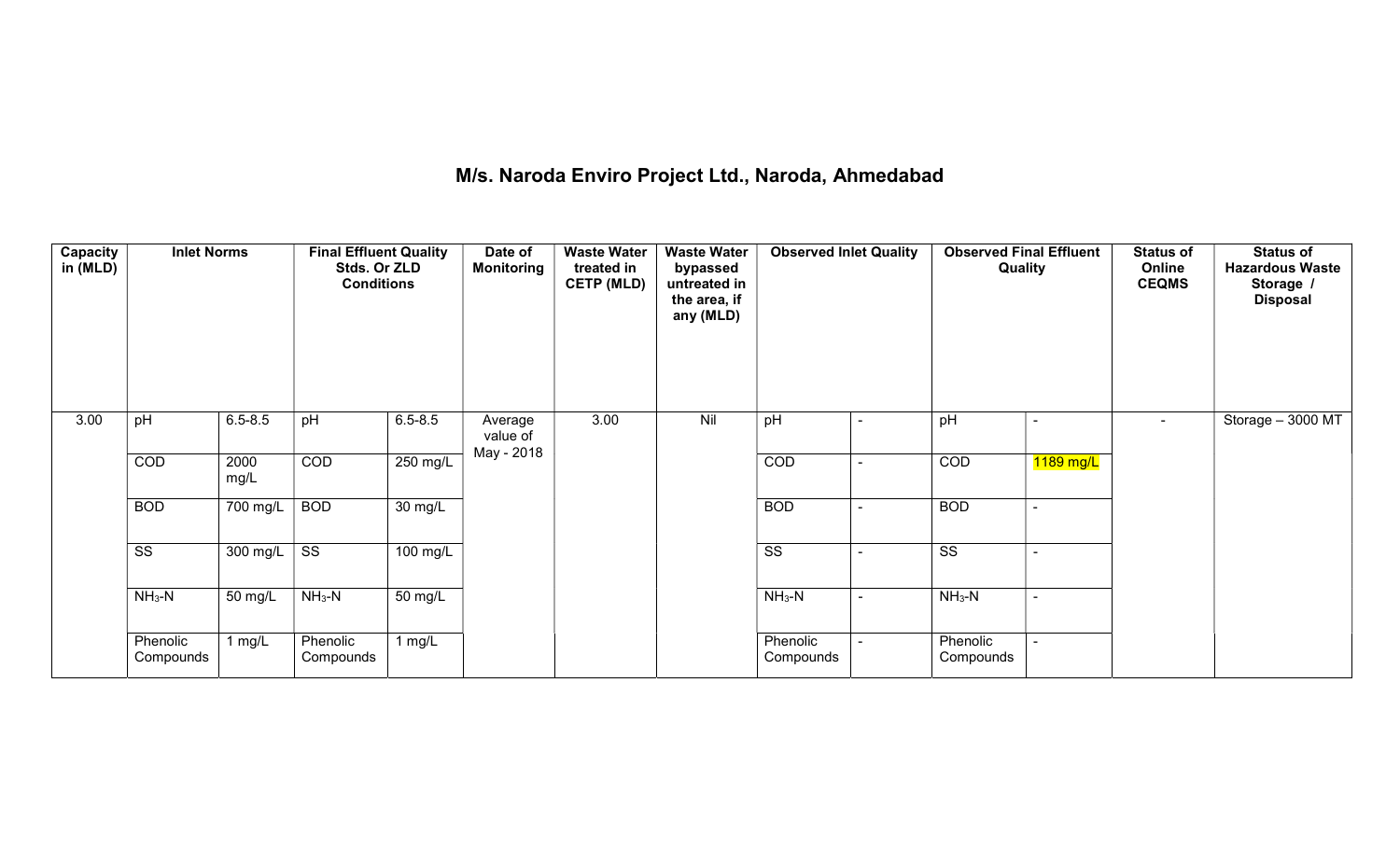## M/s. The Green Environment Services Co. Op. Society Ltd, Vatva, Ahmedabad

| Capacity<br>in (MLD) | <b>Inlet Norms</b>     |              | <b>Final Effluent Quality</b><br>Stds. Or ZLD<br><b>Conditions</b> |                      | Date of<br>Monitoring             | <b>Waste Water</b><br>treated in<br><b>CETP (MLD)</b> | <b>Waste Water</b><br>bypassed<br>untreated in<br>the area, if<br>any (MLD) | <b>Observed Inlet Quality</b> |           | <b>Observed Final Effluent</b><br>Quality |            | <b>Status of</b><br>Online<br><b>CEQMS</b> | <b>Status of</b><br><b>Hazardous Waste</b><br>Storage /<br><b>Disposal</b> |
|----------------------|------------------------|--------------|--------------------------------------------------------------------|----------------------|-----------------------------------|-------------------------------------------------------|-----------------------------------------------------------------------------|-------------------------------|-----------|-------------------------------------------|------------|--------------------------------------------|----------------------------------------------------------------------------|
| 16                   | pH                     | $6.5 - 8.5$  | pH                                                                 | $6.5 - 8.5$          | Average<br>value of<br>May - 2018 | 20                                                    | Nil                                                                         | pH                            |           | pH                                        |            | pH, Flow<br>Meter, TOC,<br>COD, BOD,       | Storage- 150 MT                                                            |
|                      | COD                    | 2000<br>mg/L | COD                                                                | 250 mg/L             |                                   |                                                       |                                                                             | COD                           | 1700 mg/L | COD                                       | $528$ mg/L | <b>TSS</b>                                 |                                                                            |
|                      | <b>BOD</b>             | 700 mg/L     | <b>BOD</b>                                                         | $\overline{30}$ mg/L |                                   |                                                       |                                                                             | <b>BOD</b>                    |           | <b>BOD</b>                                |            |                                            |                                                                            |
|                      | $\overline{\text{ss}}$ | 300 mg/L     | $\overline{\text{ss}}$                                             | $100 \text{ mg/L}$   |                                   |                                                       |                                                                             | $\overline{\text{ss}}$        |           | $\overline{\text{ss}}$                    |            |                                            |                                                                            |
|                      | $NH_3-N$               | 50 mg/L      | $NH_3-N$                                                           | $50 \text{ mg/L}$    |                                   |                                                       |                                                                             | $NH_3-N$                      |           | $NH_3-N$                                  |            |                                            |                                                                            |
|                      | Phenolic<br>Compounds  | 1 mg/L       | Phenolic<br>Compounds                                              | 1 mg/L               |                                   |                                                       |                                                                             | Phenolic<br>Compounds         |           | Phenolic<br>Compounds                     |            |                                            |                                                                            |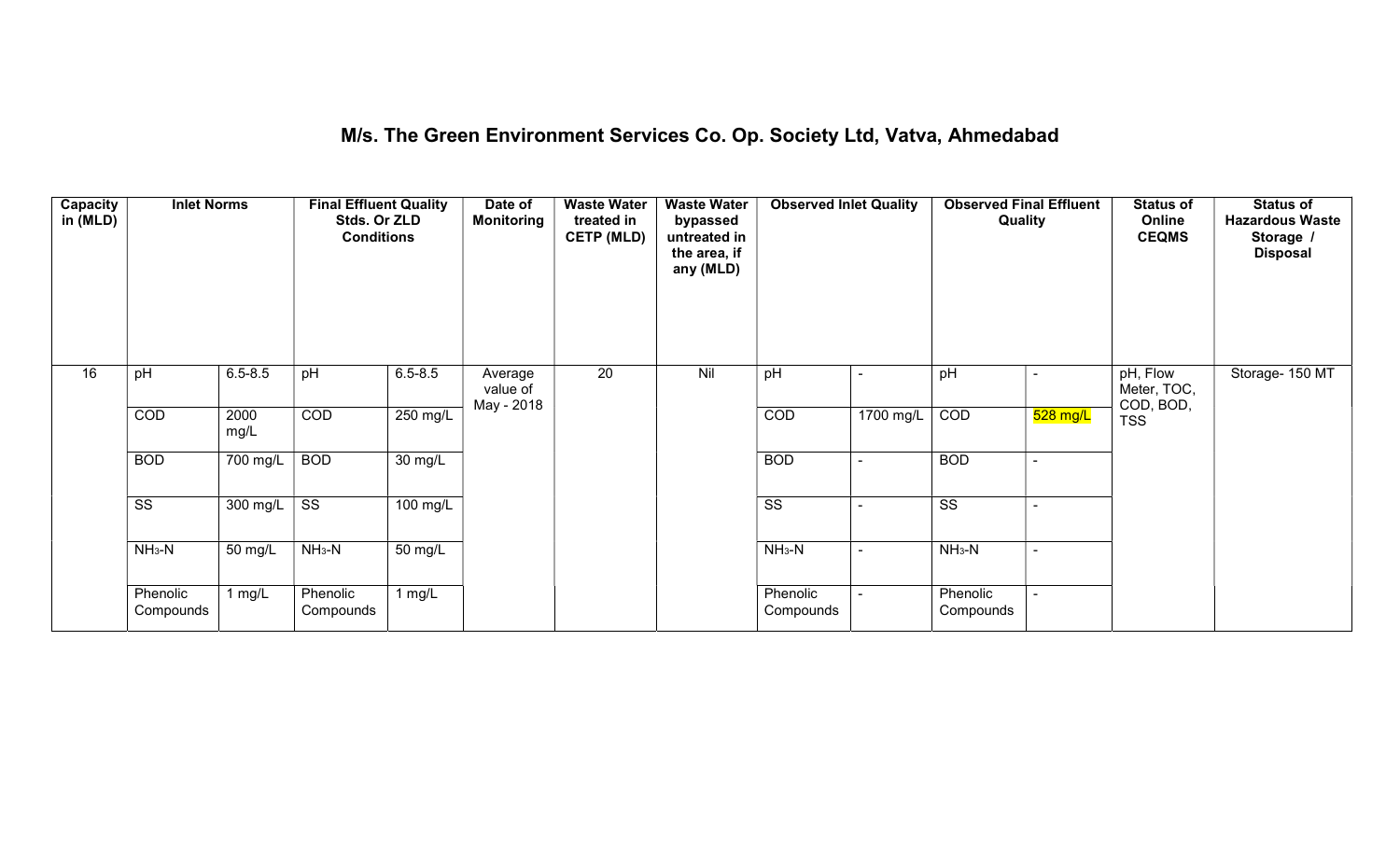## M/s. Odhav Enviro Project Ltd., Odhav, Ahmedabad

| Capacity<br>in (MLD) | <b>Inlet Norms</b>     |                       | <b>Final Effluent Quality</b><br>Stds. Or ZLD<br><b>Conditions</b> |             | Date of<br><b>Monitoring</b> | <b>Waste Water</b><br>treated in<br><b>CETP (MLD)</b> | <b>Waste Water</b><br>bypassed<br>untreated in<br>the area, if<br>any (MLD) | <b>Observed Inlet Quality</b> |                | <b>Observed Final Effluent</b><br>Quality |                    | <b>Status of</b><br>Online<br><b>CEQMS</b> | <b>Status of</b><br><b>Hazardous Waste</b><br>Storage /<br><b>Disposal</b> |
|----------------------|------------------------|-----------------------|--------------------------------------------------------------------|-------------|------------------------------|-------------------------------------------------------|-----------------------------------------------------------------------------|-------------------------------|----------------|-------------------------------------------|--------------------|--------------------------------------------|----------------------------------------------------------------------------|
| 1.6                  | pH                     | $6.5 - 8.5$           | pH                                                                 | $6.5 - 8.5$ | Average<br>value of          | 1.00                                                  | Nil                                                                         | pH                            |                | pH                                        | 7.26               | Flow meter at<br>inlet & outlet,           | Storage - 30 MT                                                            |
|                      | COD                    | 2000<br>mg/L          | COD                                                                | 250 mg/L    | May - 2018                   |                                                       |                                                                             | COD                           | $\blacksquare$ | COD                                       | $237 \text{ mg/L}$ | COD, pH,<br>TSS, BOD                       |                                                                            |
|                      | <b>BOD</b>             | $\overline{700}$ mg/L | <b>BOD</b>                                                         | 30 mg/L     |                              |                                                       |                                                                             | <b>BOD</b>                    | $\blacksquare$ | <b>BOD</b>                                | 42 mg/L            |                                            |                                                                            |
|                      | $\overline{\text{ss}}$ | 300 mg/L $\vert$      | $\overline{\text{ss}}$                                             | 100 mg/L    |                              |                                                       |                                                                             | $\overline{\text{ss}}$        | $\blacksquare$ | $\overline{\text{ss}}$                    | 72 mg/L            |                                            |                                                                            |
|                      | $NH3-N$                | 50 mg/L               | $NH3-N$                                                            | 50 mg/L     |                              |                                                       |                                                                             | $NH3-N$                       | $\sim$         | $NH3-N$                                   | 5 mg/L             |                                            |                                                                            |
|                      | Phenolic<br>Compounds  | 1 mg/L                | Phenolic<br>Compounds                                              | $1$ mg/L    |                              |                                                       |                                                                             | Phenolic<br>Compounds         | $\sim$         | Phenolic<br>Compounds                     | $3.03$ mg/L        |                                            |                                                                            |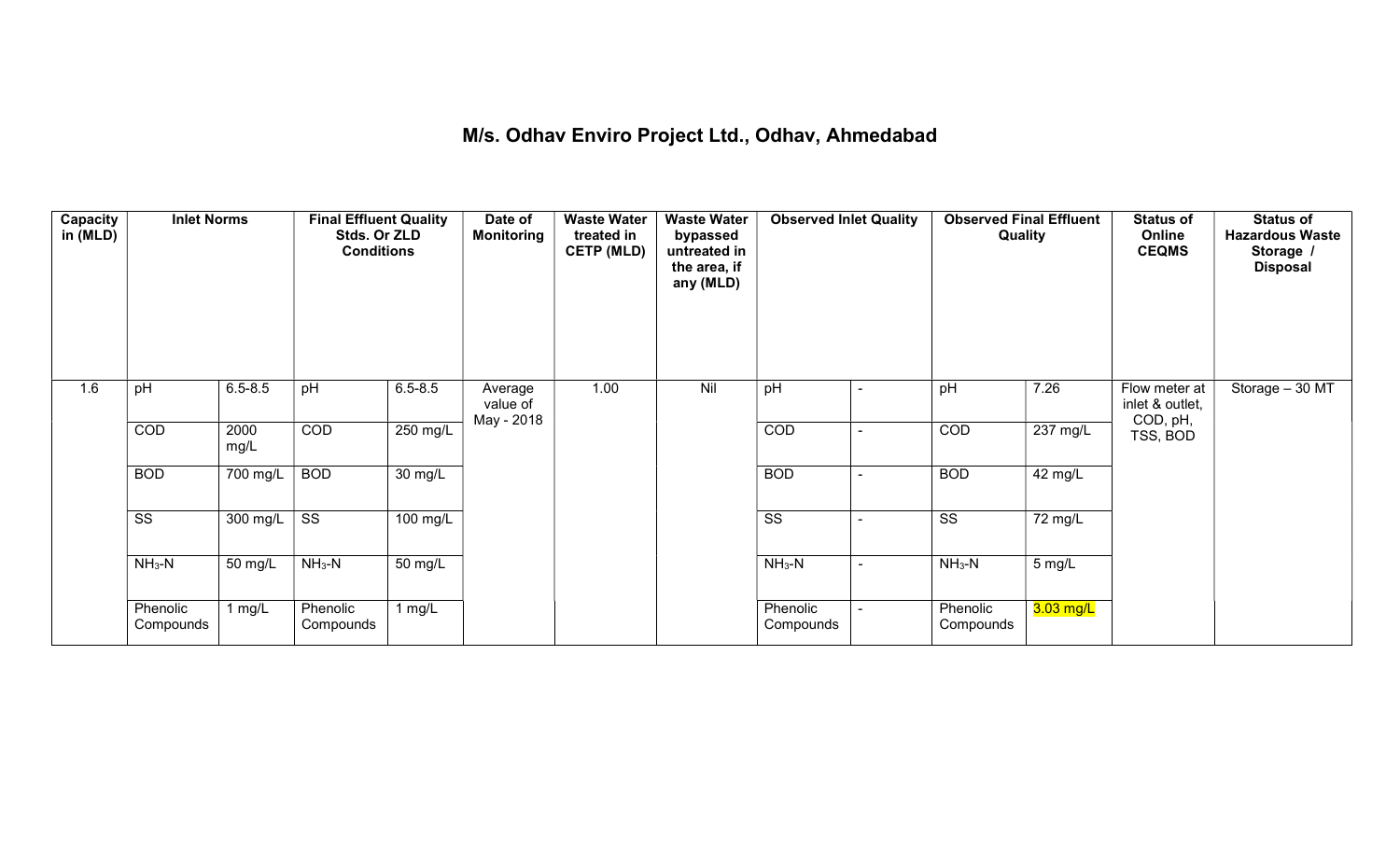## M/s. Odhav Green Enviro Project Association,Odhav, Ahmedabad

| Capacity<br>in (MLD) | <b>Inlet Norms</b>     |                  | <b>Final Effluent Quality</b><br>Stds. Or ZLD<br><b>Conditions</b> |                      | Date of<br><b>Monitoring</b>      | <b>Waste Water</b><br>treated in<br><b>CETP (MLD)</b> | <b>Waste Water</b><br>bypassed<br>untreated in<br>the area, if<br>any (MLD) | <b>Observed Inlet Quality</b> | <b>Observed Final Effluent</b><br>Quality |             | <b>Status of</b><br>Online<br><b>CEQMS</b> | <b>Status of</b><br><b>Hazardous Waste</b><br>Storage /<br><b>Disposal</b> |
|----------------------|------------------------|------------------|--------------------------------------------------------------------|----------------------|-----------------------------------|-------------------------------------------------------|-----------------------------------------------------------------------------|-------------------------------|-------------------------------------------|-------------|--------------------------------------------|----------------------------------------------------------------------------|
| 1.00                 | pH                     | $6.5 - 8.5$      | pH                                                                 | $6.5 - 8.5$          | Average<br>value of<br>May - 2018 | 0.60                                                  | Nil                                                                         | pH                            | pH                                        | 7.67        | $\overline{\phantom{a}}$                   | Storage - 10 MT                                                            |
|                      | COD                    | 750 mg/L         | COD                                                                | 250 mg/L             |                                   |                                                       |                                                                             | COD                           | COD                                       | $285$ mg/L  |                                            |                                                                            |
|                      | <b>BOD</b>             | 250 mg/L         | <b>BOD</b>                                                         | $\overline{30}$ mg/L |                                   |                                                       |                                                                             | <b>BOD</b>                    | <b>BOD</b>                                | $112$ mg/L  |                                            |                                                                            |
|                      | $\overline{\text{ss}}$ | 300 mg/L $\vert$ | $\overline{\text{ss}}$                                             | 100 mg/L             |                                   |                                                       |                                                                             | $\overline{\text{ss}}$        | $\overline{\text{ss}}$                    | $273$ mg/L  |                                            |                                                                            |
|                      | $NH3-N$                | 50 mg/L          | $NH3-N$                                                            | $\overline{50}$ mg/L |                                   |                                                       |                                                                             | $NH3-N$                       | $NH3-N$                                   | 55 mg/L     |                                            |                                                                            |
|                      | Phenolic<br>Compounds  | $1$ mg/L         | Phenolic<br>Compounds                                              | 1 $mg/L$             |                                   |                                                       |                                                                             | Phenolic<br>Compounds         | Phenolic<br>Compounds                     | $0.13$ mg/L |                                            |                                                                            |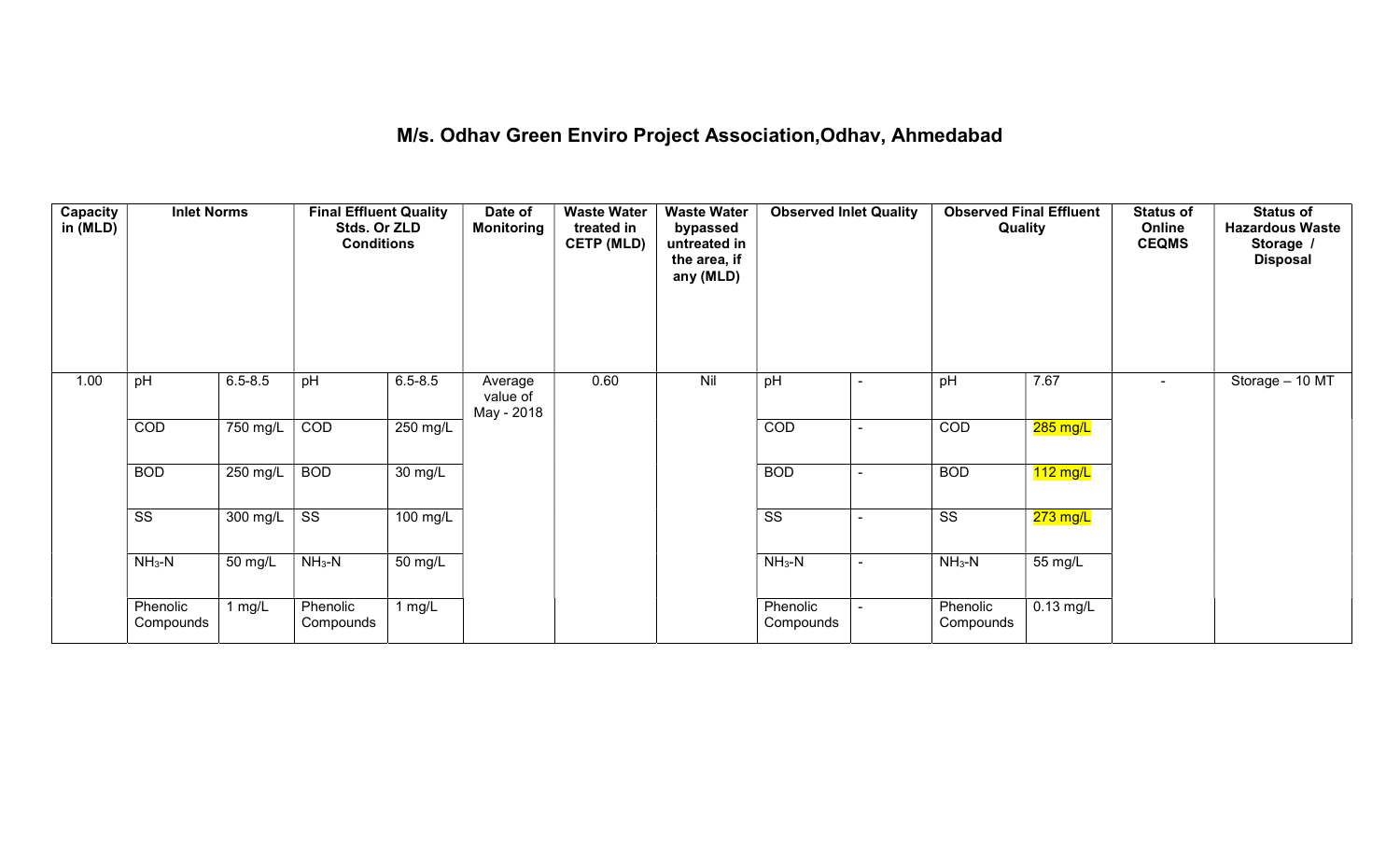## M/s. Narol Dyestuff Enviro Society., Narol, Ahmedabad

| <b>Capacity</b><br>in (MLD) | <b>Inlet Norms</b>     |              | <b>Final Effluent Quality</b><br>Stds. Or ZLD<br><b>Conditions</b> |                      | Date of<br><b>Monitoring</b>      | <b>Waste Water</b><br>treated in<br><b>CETP (MLD)</b> | <b>Waste Water</b><br>bypassed<br>untreated in<br>the area, if<br>any (MLD) | <b>Observed Inlet Quality</b> |                | <b>Observed Final Effluent</b><br>Quality |                    | <b>Status of</b><br>Online<br><b>CEQMS</b> | <b>Status of</b><br><b>Hazardous Waste</b><br>Storage /<br><b>Disposal</b> |
|-----------------------------|------------------------|--------------|--------------------------------------------------------------------|----------------------|-----------------------------------|-------------------------------------------------------|-----------------------------------------------------------------------------|-------------------------------|----------------|-------------------------------------------|--------------------|--------------------------------------------|----------------------------------------------------------------------------|
| 0.10                        | pH                     | $6.5 - 8.5$  | pH                                                                 | $6.5 - 8.5$          | Average<br>value of<br>May - 2018 | 0.015                                                 | Nil                                                                         | pH                            | $\blacksquare$ | pH                                        | 8.10               |                                            |                                                                            |
|                             | COD                    | 1500<br>mg/L | COD                                                                | 250 mg/L             |                                   |                                                       |                                                                             | COD                           | $\blacksquare$ | COD                                       | $670$ mg/L         |                                            |                                                                            |
|                             | <b>BOD</b>             | 500 mg/L     | <b>BOD</b>                                                         | $\overline{30}$ mg/L |                                   |                                                       |                                                                             | <b>BOD</b>                    | $\sim$         | <b>BOD</b>                                | $191$ mg/L         |                                            |                                                                            |
|                             | $\overline{\text{ss}}$ | 300 mg/L     | $\overline{\text{ss}}$                                             | 100 mg/L             |                                   |                                                       |                                                                             | $\overline{\text{ss}}$        | $\blacksquare$ | $\overline{\text{ss}}$                    | $145 \text{ mg/L}$ |                                            |                                                                            |
|                             | $NH3-N$                | 50 mg/L      | $NH_3-N$                                                           | 50 mg/L              |                                   |                                                       |                                                                             | $NH3-N$                       | $\sim$         | $NH_3-N$                                  | 14 mg/L            |                                            |                                                                            |
|                             | Phenolic<br>Compounds  | 1 $mg/L$     | Phenolic<br>Compounds                                              | 1 $mg/L$             |                                   |                                                       |                                                                             | Phenolic<br>Compounds         | $\sim$         | Phenolic<br>Compounds                     | $0.74$ mg/L        |                                            |                                                                            |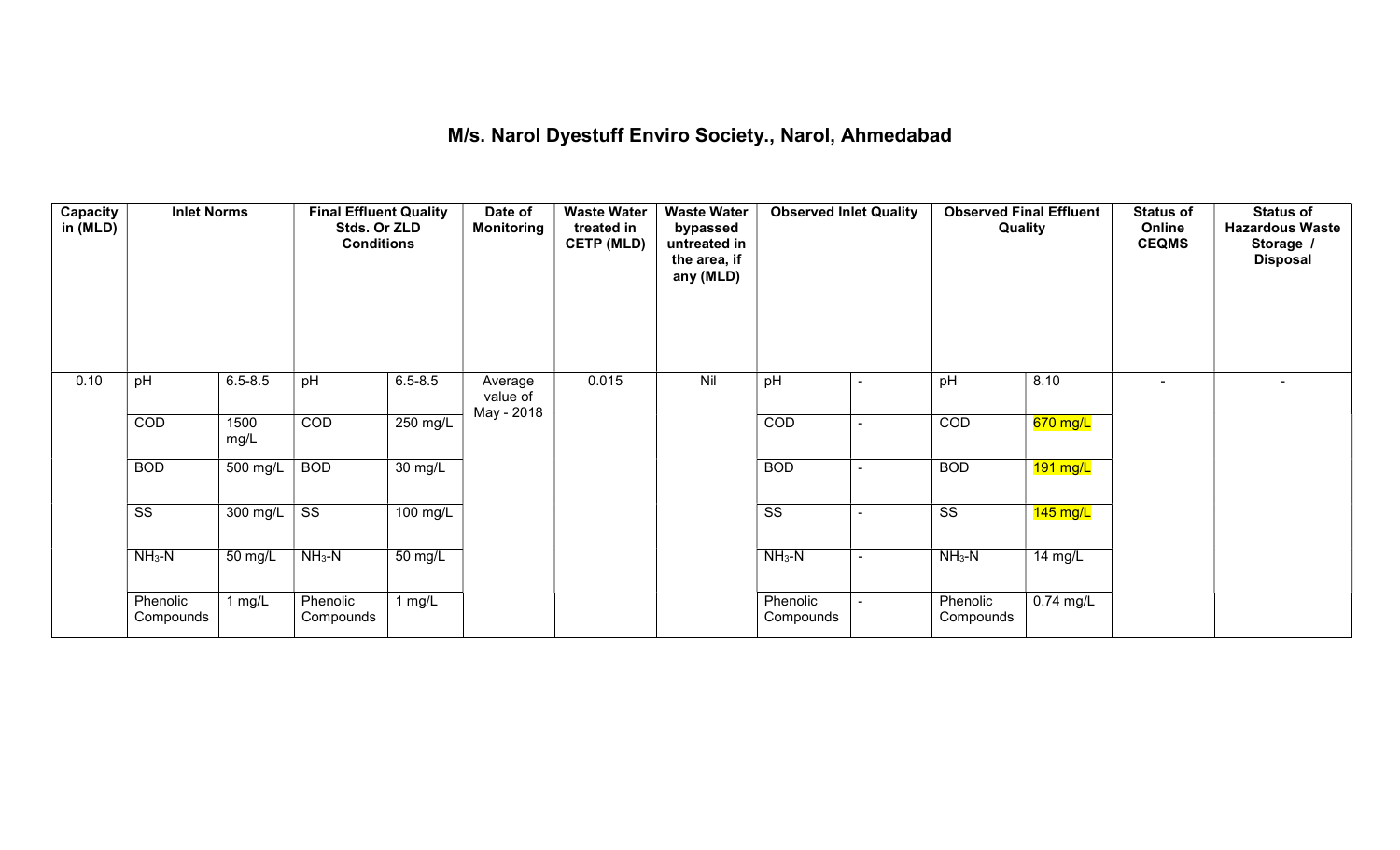# M/s. Gujarat Vepari Maha Mandal Sahkari Udhyogik Vasahat Ltd, Ahmedabad

| Capacity<br>in (MLD) | <b>Inlet Norms</b>     |              | <b>Final Effluent Quality</b><br>Stds. Or ZLD<br><b>Conditions</b> |                      | Date of<br><b>Monitoring</b> | <b>Waste Water</b><br>treated in<br><b>CETP (MLD)</b> | <b>Waste Water</b><br>bypassed<br>untreated in<br>the area, if<br>any (MLD) | <b>Observed Inlet Quality</b> |           |                        | <b>Observed Final Effluent</b><br>Quality | <b>Status of</b><br>Online<br><b>CEQMS</b> | <b>Status of</b><br><b>Hazardous Waste</b><br>Storage<br><b>Disposal</b> |
|----------------------|------------------------|--------------|--------------------------------------------------------------------|----------------------|------------------------------|-------------------------------------------------------|-----------------------------------------------------------------------------|-------------------------------|-----------|------------------------|-------------------------------------------|--------------------------------------------|--------------------------------------------------------------------------|
| 1.00                 | pH                     | $6.5 - 8.5$  | pH                                                                 | $6.5 - 8.5$          | Average<br>value of          | 0.60                                                  | Nil                                                                         | pH                            | 6.36      | pH                     | 7.47                                      | <b>Flow Meter</b>                          | Storage - 80 MT                                                          |
|                      | COD                    | 2000<br>mg/L | COD                                                                | 250 mg/L             | May - 2018                   |                                                       |                                                                             | COD                           | 521 mg/L  | COD                    | 244 mg/L                                  |                                            |                                                                          |
|                      | <b>BOD</b>             | 700 mg/L     | <b>BOD</b>                                                         | $\overline{30}$ mg/L |                              |                                                       |                                                                             | <b>BOD</b>                    | 154 mg/L  | <b>BOD</b>             | 59 mg/L                                   |                                            |                                                                          |
|                      | $\overline{\text{ss}}$ | 300 mg/L     | $\overline{\text{ss}}$                                             | 100 mg/L             |                              |                                                       |                                                                             | $\overline{\text{ss}}$        | 673 mg/L  | $\overline{\text{SS}}$ | 91 mg/L                                   |                                            |                                                                          |
|                      | $NH3-N$                | 50 mg/L      | $NH_3-N$                                                           | 50 mg/L              |                              |                                                       |                                                                             | $NH3-N$                       | 82 mg/L   | $NH_3-N$               | $109$ mg/L                                |                                            |                                                                          |
|                      | Phenolic<br>Compounds  | 1 $mg/L$     | Phenolic<br>Compounds                                              | 1 $mg/L$             |                              |                                                       |                                                                             | Phenolic<br>Compounds         | 1.07 mg/L | Phenolic<br>Compounds  | $0.62$ mg/L                               |                                            |                                                                          |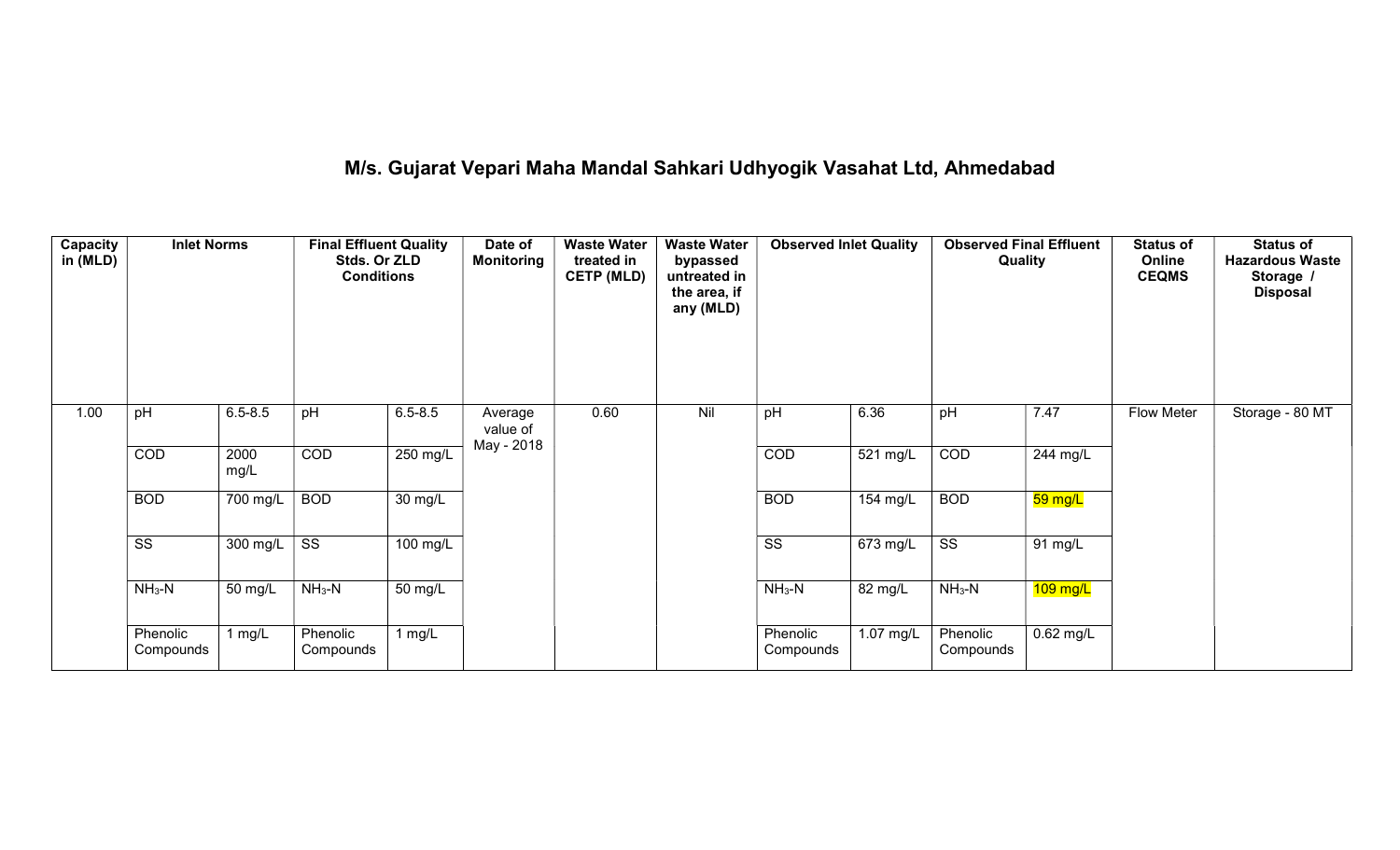## M/s. Kalol GIDC Industries Association, Kadi, Gandhinagar

| Capacity<br>in (MLD) | <b>Inlet Norms</b>     |              | <b>Final Effluent Quality</b><br>Stds. Or ZLD<br><b>Conditions</b> |            | Date of<br><b>Monitoring</b>   | <b>Waste Water</b><br>treated in<br><b>CETP (MLD)</b> | <b>Waste Water</b><br>bypassed<br>untreated in<br>the area, if<br>any (MLD) | <b>Observed Inlet Quality</b> |                          | <b>Observed Final Effluent</b><br>Quality |                          | <b>Status of</b><br>Online<br><b>CEQMS</b> | <b>Status of</b><br><b>Hazardous Waste</b><br>Storage /<br><b>Disposal</b> |
|----------------------|------------------------|--------------|--------------------------------------------------------------------|------------|--------------------------------|-------------------------------------------------------|-----------------------------------------------------------------------------|-------------------------------|--------------------------|-------------------------------------------|--------------------------|--------------------------------------------|----------------------------------------------------------------------------|
| 0.40                 | pH                     | 6.5 to 8.5   | pH                                                                 | 6.5 to 8.5 | No<br>sampling in<br>the month | 0.35                                                  | Nil                                                                         | pH                            |                          | pH                                        |                          | $\blacksquare$                             | Storage - 3 MT<br>Disposed - 39 MT                                         |
|                      | COD                    | 2000<br>mg/L | COD                                                                | $250$ mg/L | of May –<br>2018               |                                                       |                                                                             | COD                           |                          | COD                                       |                          |                                            |                                                                            |
|                      | <b>BOD</b>             | 700 mg/L     | <b>BOD</b>                                                         | 100 mg/L   |                                |                                                       |                                                                             | <b>BOD</b>                    |                          | <b>BOD</b>                                |                          |                                            |                                                                            |
|                      | $\overline{\text{ss}}$ |              | $\overline{\text{SS}}$                                             | $100$ mg/L |                                |                                                       |                                                                             | $\overline{\text{ss}}$        |                          | $\overline{\text{ss}}$                    | $\overline{\phantom{0}}$ |                                            |                                                                            |
|                      | $NH3-N$                | 50 mg/L      | $NH_3-N$                                                           | 50 mg/L    |                                |                                                       |                                                                             | $NH3-N$                       | $\overline{\phantom{0}}$ | $NH3-N$                                   | $\blacksquare$           |                                            |                                                                            |
|                      | Phenolic<br>Compounds  |              | Phenolic<br>Compounds                                              | 1 $mg/L$   |                                |                                                       |                                                                             | Phenolic<br>Compounds         |                          | Phenolic<br>Compounds                     |                          |                                            |                                                                            |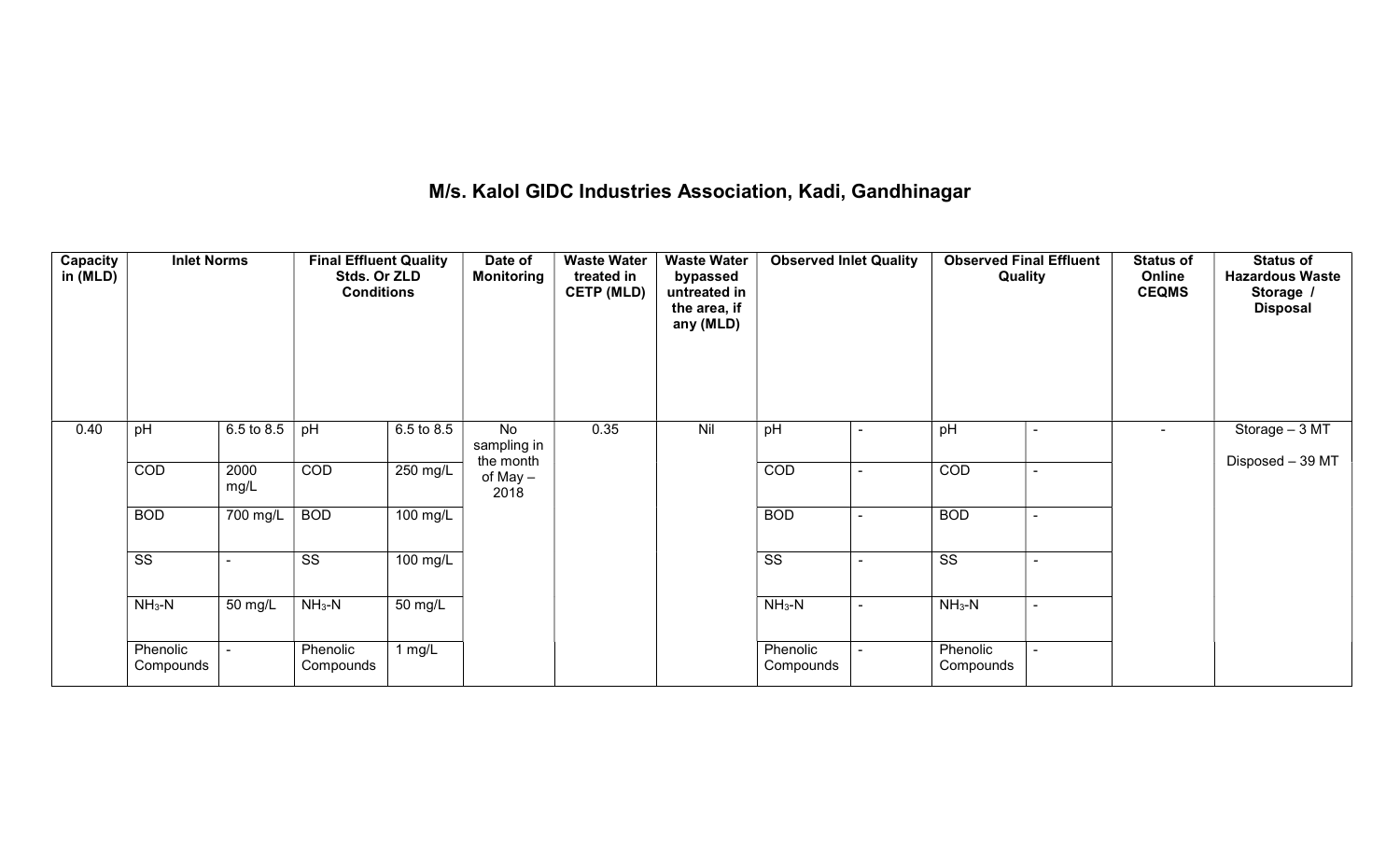## M/s. Zydus Infrastructure Pvt.Ltd, Changodar, Ahmedabad

| Capacity<br>in (MLD) | <b>Inlet Norms</b>                   |             | <b>Final Effluent Quality</b><br>Stds. Or ZLD<br><b>Conditions</b> |                               | Date of<br>Monitoring          | <b>Waste Water</b><br>treated in<br><b>CETP (MLD)</b> | <b>Waste Water</b><br>bypassed<br>untreated in<br>the area, if<br>any (MLD) | <b>Observed Inlet Quality</b>        | <b>Observed Final Effluent</b><br>Quality |                          | <b>Status of</b><br>Online<br><b>CEQMS</b> | <b>Status of</b><br><b>Hazardous Waste</b><br>Storage /<br><b>Disposal</b> |
|----------------------|--------------------------------------|-------------|--------------------------------------------------------------------|-------------------------------|--------------------------------|-------------------------------------------------------|-----------------------------------------------------------------------------|--------------------------------------|-------------------------------------------|--------------------------|--------------------------------------------|----------------------------------------------------------------------------|
| 1.5                  | pH                                   | $6 - 8$     | pH                                                                 | No outlet<br>norms<br>are     | No<br>sampling in<br>the month | 1.3                                                   | Nil                                                                         | pH                                   | pH                                        | $\blacksquare$           | pH, TOC<br>meter                           | Storage - 6 MT                                                             |
|                      | COD                                  | 850 mg/L    | COD                                                                | prescribe<br>d as it is       | of May –<br>2018               |                                                       |                                                                             | COD                                  | COD                                       |                          |                                            |                                                                            |
|                      | BOD(3)<br>days at<br>$27^{\circ}C$ ) | 400 mg/L    | BOD(3)<br>days at<br>$27^{\circ}C$ )                               | a ZLD<br>based<br>CETP by     |                                |                                                       |                                                                             | BOD(3)<br>days at<br>$27^{\circ}C$ ) | BOD(3)<br>days at<br>$27^{\circ}C$ )      | $\sim$                   |                                            |                                                                            |
|                      | $\overline{\text{ss}}$               | 300 mg/L    | <b>SS</b>                                                          | the<br>means of<br><b>MEE</b> |                                |                                                       |                                                                             | $\overline{\text{ss}}$               | SS                                        | $\overline{\phantom{0}}$ |                                            |                                                                            |
|                      | $NH3-N$                              | $<$ 10 mg/L | $NH3-N$                                                            |                               |                                |                                                       |                                                                             | $NH3-N$                              | $NH3-N$                                   | $\blacksquare$           |                                            |                                                                            |
|                      | Phenolic<br>Compounds                | $<$ 3 mg/L  | Phenolic<br>Compounds                                              |                               |                                |                                                       |                                                                             | Phenolic<br>Compounds                | Phenolic<br>Compounds                     |                          |                                            |                                                                            |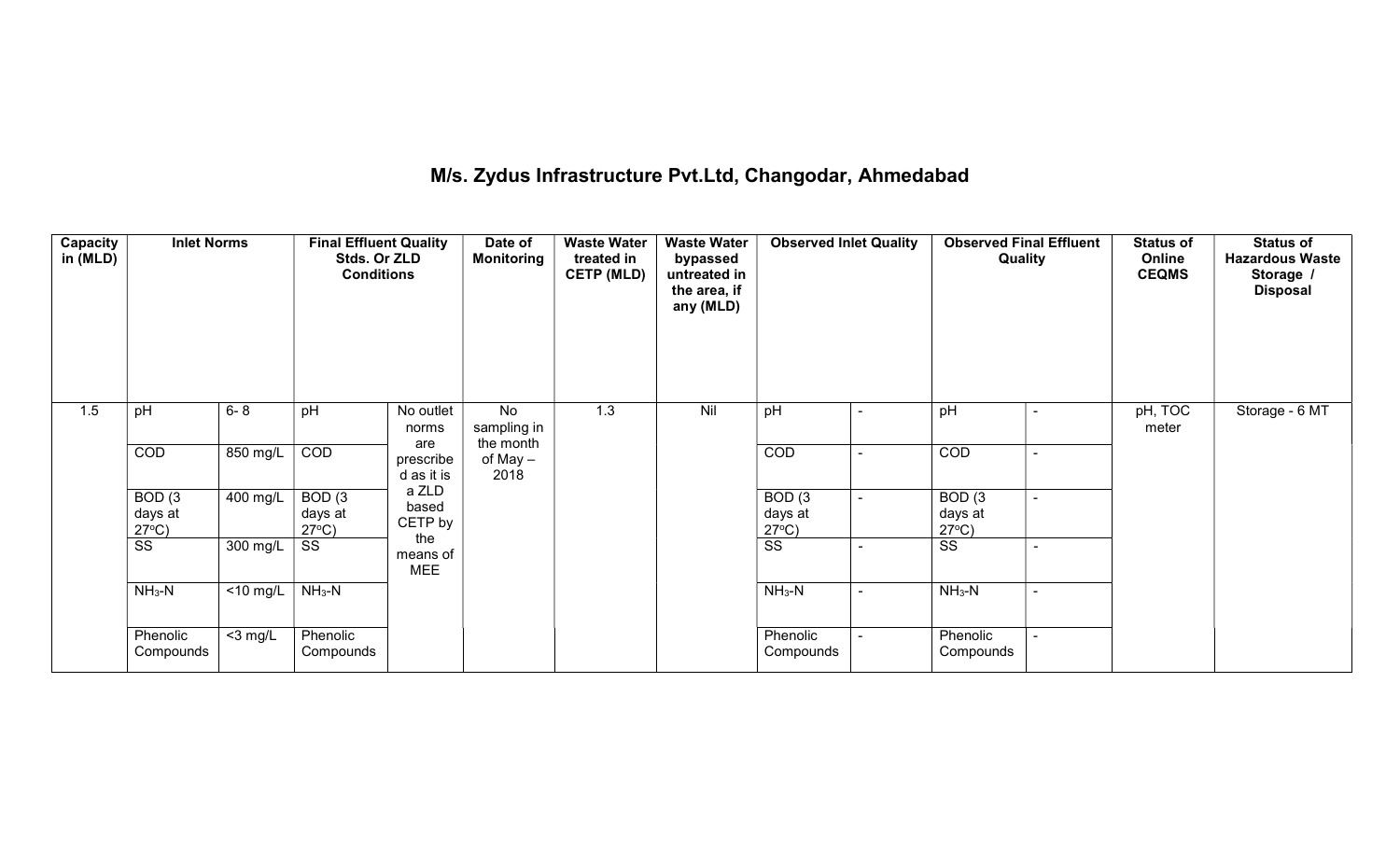#### M/s. Tata Motors Ltd Vendors Park, Sanand, Ahmedabad

| Capacity<br>in (MLD) | <b>Inlet Norms</b>     |                       | <b>Final Effluent Quality</b><br>Stds. Or ZLD<br><b>Conditions</b> |                   | Date of<br><b>Monitoring</b> | <b>Waste Water</b><br>treated in<br><b>CETP (MLD)</b> | <b>Waste Water</b><br>bypassed<br>untreated in<br>the area, if<br>any (MLD) | <b>Observed Inlet Quality</b> |                          | <b>Observed Final Effluent</b><br>Quality |         | <b>Status of</b><br>Online<br><b>CEQMS</b> | <b>Status of</b><br><b>Hazardous Waste</b><br>Storage /<br><b>Disposal</b> |
|----------------------|------------------------|-----------------------|--------------------------------------------------------------------|-------------------|------------------------------|-------------------------------------------------------|-----------------------------------------------------------------------------|-------------------------------|--------------------------|-------------------------------------------|---------|--------------------------------------------|----------------------------------------------------------------------------|
| 1.5                  | pH                     | $6 - 10.5$            | pH                                                                 | $6.5 - 8.5$       | Average<br>value of          | 0.10                                                  | Nil                                                                         | pH                            | ٠                        | pH                                        | 7.61    | pH, DO<br>meter, TOC                       | $\overline{\phantom{a}}$                                                   |
|                      | COD                    | 900 mg/L              | COD                                                                | 100 mg/L          | May - 2018                   |                                                       |                                                                             | COD                           | $\blacksquare$           | COD                                       | 20 mg/L | meter, Flow<br>meter                       |                                                                            |
|                      | <b>BOD</b>             | $250$ mg/L            | <b>BOD</b>                                                         | $30 \text{ mg/L}$ |                              |                                                       |                                                                             | <b>BOD</b>                    | ۰                        | <b>BOD</b>                                | 6 mg/L  |                                            |                                                                            |
|                      | $\overline{\text{ss}}$ | 100 mg/L              | $\overline{\text{SS}}$                                             | 100 mg/L          |                              |                                                       |                                                                             | $\overline{\text{ss}}$        | $\overline{\phantom{a}}$ | $\overline{\text{ss}}$                    | 18 mg/L |                                            |                                                                            |
|                      | $NH3-N$                | 50 mg/L               | $NH3-N$                                                            | 50 mg/L           |                              |                                                       |                                                                             | $NH3-N$                       | $\sim$                   | $NH3-N$                                   | 7 mg/L  |                                            |                                                                            |
|                      | Phenolic<br>Compounds  | Not<br>Applicabl<br>e | Phenolic<br>Compounds                                              | 1 $mg/L$          |                              |                                                       |                                                                             | Phenolic<br>Compounds         |                          | Phenolic<br>Compounds                     | $\sim$  |                                            |                                                                            |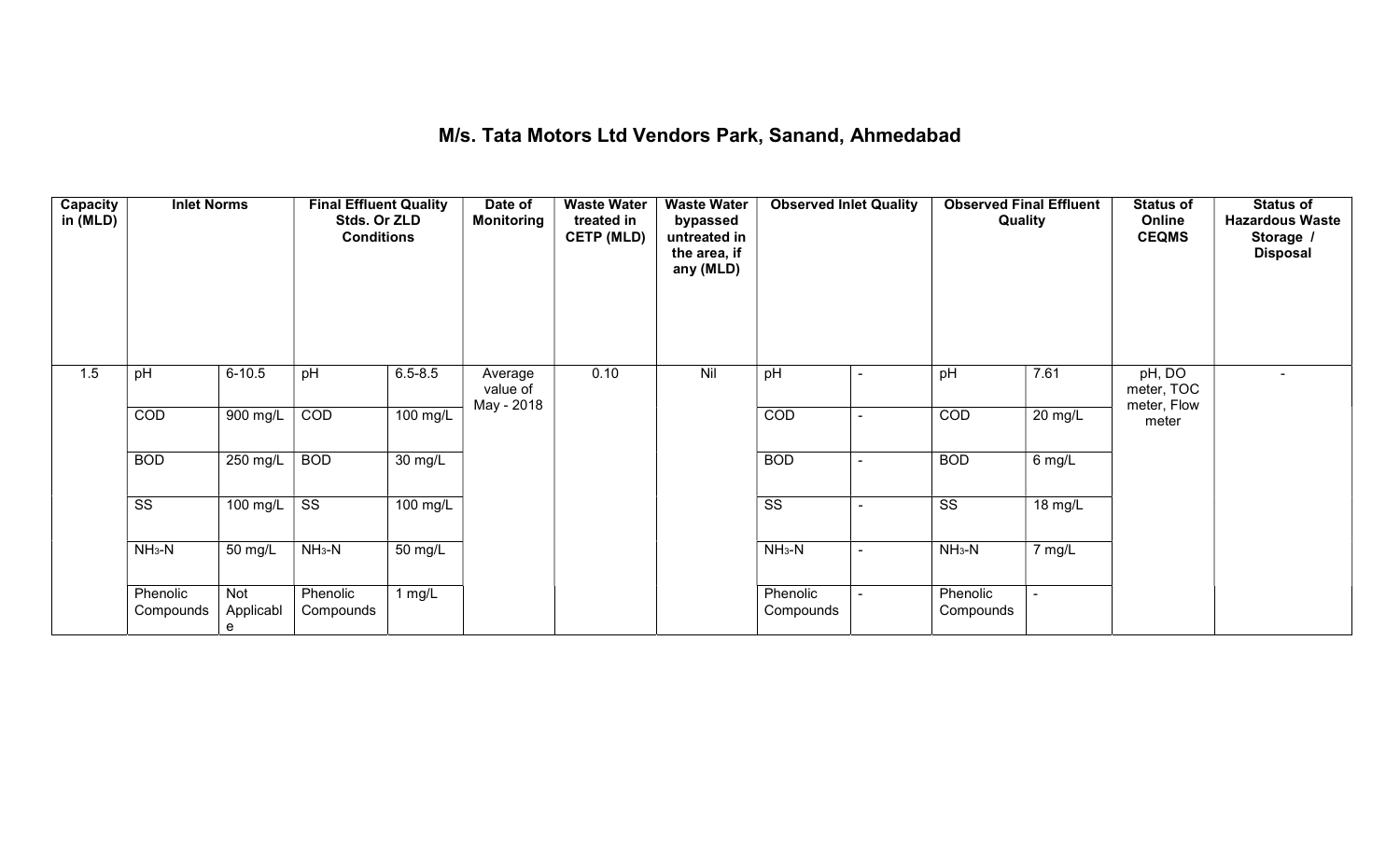## M/s. Bavla Eco Project Ltd., Bavla, Ahmedabad

| Capacity<br>in (MLD) | <b>Inlet Norms</b>     |                    | <b>Final Effluent Quality</b><br>Stds. Or ZLD<br><b>Conditions</b> |                       | Date of<br>Monitoring          | <b>Waste Water</b><br>treated in<br><b>CETP (MLD)</b> | <b>Waste Water</b><br>bypassed<br>untreated in<br>the area, if<br>any (MLD) | <b>Observed Inlet Quality</b> |                          | <b>Observed Final Effluent</b><br>Quality          | <b>Status of</b><br>Online<br><b>CEQMS</b> | <b>Status of</b><br><b>Hazardous Waste</b><br>Storage /<br><b>Disposal</b> |
|----------------------|------------------------|--------------------|--------------------------------------------------------------------|-----------------------|--------------------------------|-------------------------------------------------------|-----------------------------------------------------------------------------|-------------------------------|--------------------------|----------------------------------------------------|--------------------------------------------|----------------------------------------------------------------------------|
| 1.00                 | pH                     | $5.5 - 8.5$        | pH                                                                 | $6.5 - 8.5$           | No<br>sampling in<br>the month | 1.00                                                  | Nil                                                                         | pH                            | $\blacksquare$           | pH<br>$\sim$                                       | $\blacksquare$                             | Sludge is used as<br>Manure                                                |
|                      | COD                    | 4500<br>mg/L       | COD                                                                | $250 \text{ mg/L}$    | of May -<br>2018               |                                                       |                                                                             | COD                           | $\overline{\phantom{0}}$ | COD<br>$\blacksquare$                              |                                            |                                                                            |
|                      | <b>BOD</b>             | 1500<br>mg/L       | <b>BOD</b>                                                         | $100$ mg/L            |                                |                                                       |                                                                             | <b>BOD</b>                    | ۰                        | <b>BOD</b><br>$\blacksquare$                       |                                            |                                                                            |
|                      | $\overline{\text{ss}}$ | $300 \text{ mg/L}$ | $\overline{\text{SS}}$                                             | 100 mg/L              |                                |                                                       |                                                                             | $\overline{\text{ss}}$        |                          | $\overline{\text{ss}}$<br>$\overline{\phantom{a}}$ |                                            |                                                                            |
|                      | $NH3-N$                | $\blacksquare$     | $NH3-N$                                                            | 50 mg/L               |                                |                                                       |                                                                             | $NH3-N$                       | $\blacksquare$           | $NH3-N$<br>$\sim$                                  |                                            |                                                                            |
|                      | Phenolic<br>Compounds  | $\blacksquare$     | Phenolic<br>Compounds                                              | Not<br>Applicabl<br>e |                                |                                                       |                                                                             | Phenolic<br>Compounds         |                          | Phenolic<br>Compounds                              |                                            |                                                                            |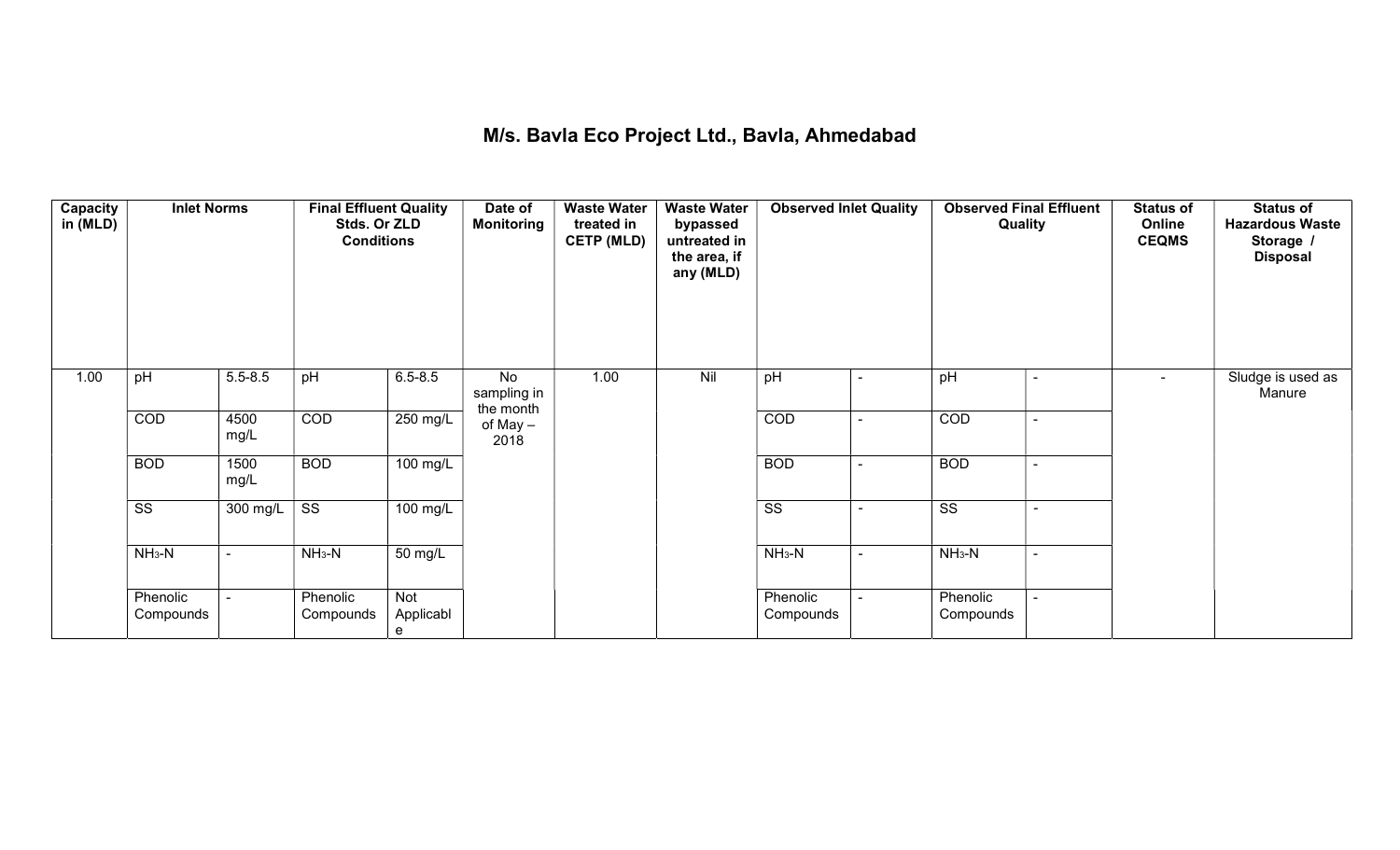## M/s. Vinayak Jal Sudhikaran Sahakari Mandali Ltd, Bavla, Ahmedabad

| Capacity<br>in (MLD) | <b>Inlet Norms</b>     |                | <b>Final Effluent Quality</b><br>Stds. Or ZLD<br><b>Conditions</b> |                       | Date of<br><b>Monitoring</b>   | <b>Waste Water</b><br>treated in<br><b>CETP (MLD)</b><br>1.50 | <b>Waste Water</b><br>bypassed<br>untreated in<br>the area, if<br>any (MLD) | <b>Observed Inlet Quality</b> |                | <b>Observed Final Effluent</b><br>Quality          | <b>Status of</b><br>Online<br><b>CEQMS</b> | <b>Status of</b><br><b>Hazardous Waste</b><br>Storage /<br><b>Disposal</b> |
|----------------------|------------------------|----------------|--------------------------------------------------------------------|-----------------------|--------------------------------|---------------------------------------------------------------|-----------------------------------------------------------------------------|-------------------------------|----------------|----------------------------------------------------|--------------------------------------------|----------------------------------------------------------------------------|
| 1.50                 | pH                     | $5.5 - 8.5$    | pH                                                                 | $6.5 - 8.5$           | No<br>sampling in<br>the month |                                                               | Nil                                                                         | pH                            |                | pH<br>۰                                            | $\blacksquare$                             | Sludge is used as<br>Manure                                                |
|                      | COD                    | 4500<br>mg/L   | COD                                                                | 250mg/L               | of May -<br>2018               |                                                               |                                                                             | COD                           | $\sim$         | COD<br>$\sim$                                      |                                            |                                                                            |
|                      | <b>BOD</b>             | 1500<br>mg/L   | <b>BOD</b>                                                         | 100 mg/L              |                                |                                                               |                                                                             | <b>BOD</b>                    | $\blacksquare$ | <b>BOD</b><br>$\sim$                               |                                            |                                                                            |
|                      | $\overline{\text{SS}}$ | 300 mg/L       | $\overline{\text{ss}}$                                             | 100 mg/L              |                                |                                                               |                                                                             | $\overline{\text{SS}}$        |                | $\overline{\text{ss}}$<br>$\overline{\phantom{0}}$ |                                            |                                                                            |
|                      | $NH3-N$                | $\sim$         | $NH3-N$                                                            | 50 mg/L               |                                |                                                               |                                                                             | $NH3-N$                       | ÷              | $NH3-N$<br>$\blacksquare$                          |                                            |                                                                            |
|                      | Phenolic<br>Compounds  | $\blacksquare$ | Phenolic<br>Compounds                                              | Not<br>Applicabl<br>e |                                |                                                               |                                                                             | Phenolic<br>Compounds         |                | Phenolic<br>Compounds                              |                                            |                                                                            |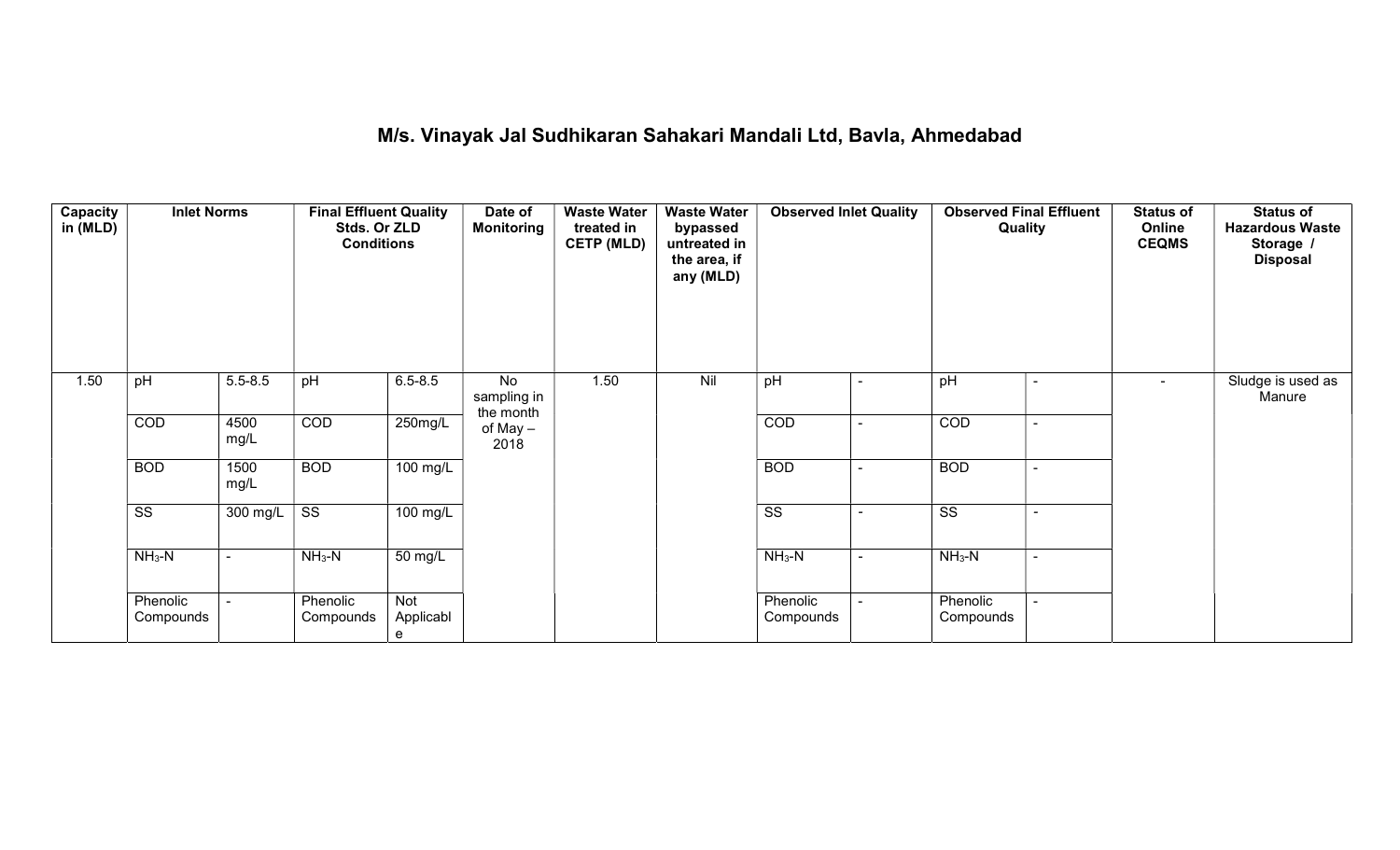## M/s. Jay Khodiyar Enviro-Technologies Pvt. Ltd., Rajkot

| <b>Capacity</b><br>in (MLD) | <b>Inlet Norms</b>     |                | <b>Final Effluent Quality</b><br>Stds. Or ZLD<br><b>Conditions</b> |                      | Date of<br><b>Monitoring</b>   | <b>Waste Water</b><br>treated in<br><b>CETP (MLD)</b> | <b>Waste Water</b><br>bypassed<br>untreated in<br>the area, if<br>any (MLD) | <b>Observed Inlet Quality</b> |                          | <b>Observed Final Effluent</b><br>Quality |                          | <b>Status of</b><br>Online<br><b>CEQMS</b> | <b>Status of</b><br><b>Hazardous Waste</b><br>Storage /<br><b>Disposal</b> |
|-----------------------------|------------------------|----------------|--------------------------------------------------------------------|----------------------|--------------------------------|-------------------------------------------------------|-----------------------------------------------------------------------------|-------------------------------|--------------------------|-------------------------------------------|--------------------------|--------------------------------------------|----------------------------------------------------------------------------|
| 0.025                       | pH                     | Up to 5        | pH                                                                 | 6.5 to 8.5           | No<br>sampling in<br>the month | 0.007                                                 | Nil                                                                         | pH                            | $\blacksquare$           | pH                                        | $\blacksquare$           | $\sim$                                     | Storage $-8$ MT                                                            |
|                             | COD                    | $250$ mg/L     | COD                                                                | 100 mg/L             | of May -<br>2018               |                                                       |                                                                             | COD                           | $\blacksquare$           | COD                                       | $\sim$                   |                                            |                                                                            |
|                             | <b>BOD</b>             | 100 mg/L       | <b>BOD</b>                                                         | $\overline{30}$ mg/L |                                |                                                       |                                                                             | <b>BOD</b>                    | $\blacksquare$           | <b>BOD</b>                                | ۰                        |                                            |                                                                            |
|                             | $\overline{\text{SS}}$ | 250 mg/L       | $\overline{\text{ss}}$                                             | 100 mg/L             |                                |                                                       |                                                                             | $\overline{\text{ss}}$        | $\overline{\phantom{0}}$ | $\overline{\text{ss}}$                    | $\overline{\phantom{0}}$ |                                            |                                                                            |
|                             | $NH3-N$                | $\blacksquare$ | $NH3-N$                                                            | $\overline{50}$ mg/L |                                |                                                       |                                                                             | $NH3-N$                       | $\blacksquare$           | $NH3-N$                                   | $\blacksquare$           |                                            |                                                                            |
|                             | Phenolic<br>Compounds  |                | Phenolic<br>Compounds                                              | 1 mg/ $\overline{L}$ |                                |                                                       |                                                                             | Phenolic<br>Compounds         |                          | Phenolic<br>Compounds                     |                          |                                            |                                                                            |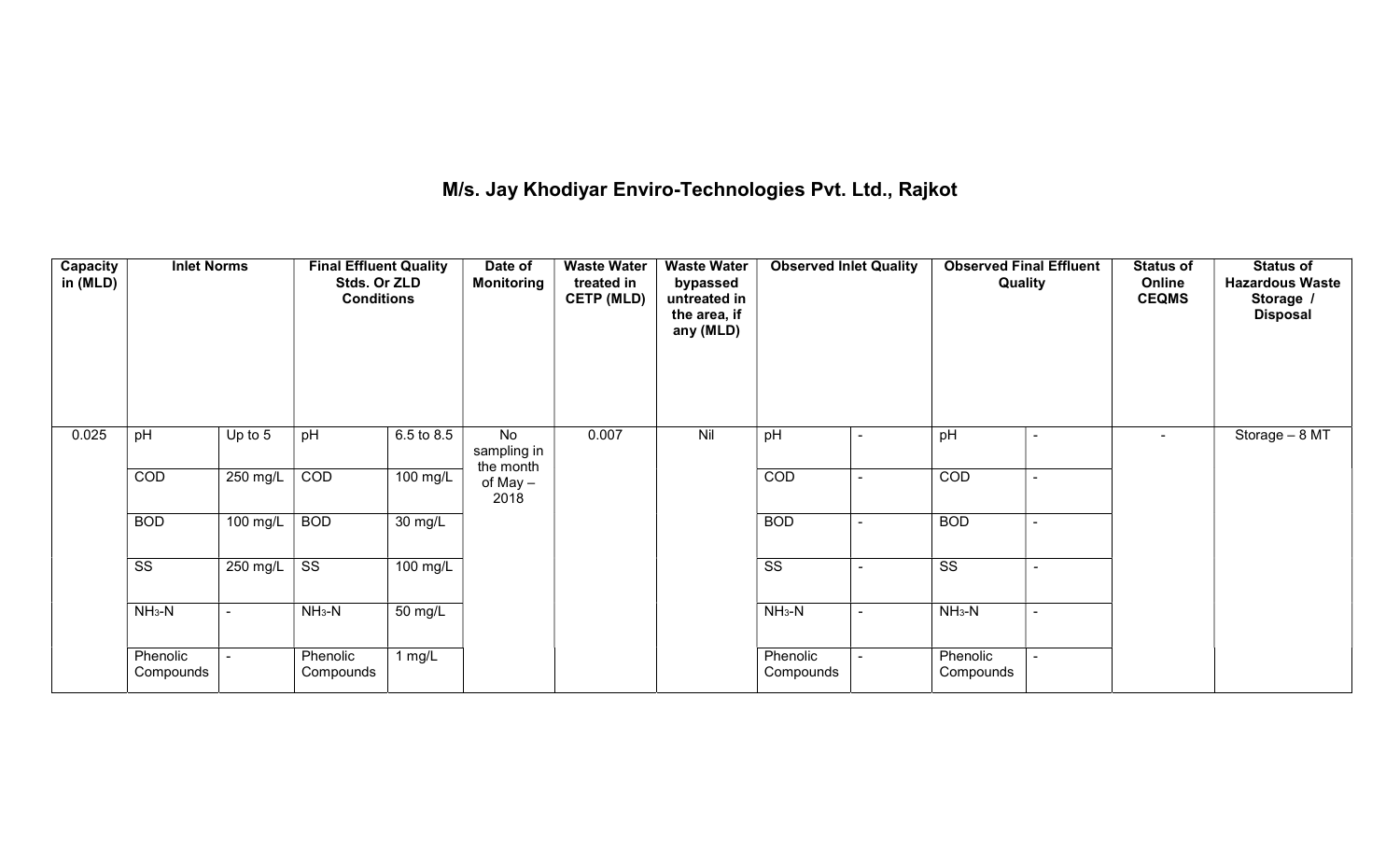## M/s. Jetpur Dyeing & Printing Association, Jetpur, Rajkot

| Capacity<br>in (MLD) | <b>Inlet Norms</b>     |              | <b>Final Effluent Quality</b><br>Stds. Or ZLD<br><b>Conditions</b> |                      | Date of<br><b>Monitoring</b> | <b>Waste Water</b><br>treated in<br><b>CETP (MLD)</b> | <b>Waste Water</b><br>bypassed<br>untreated in<br>the area, if<br>any (MLD) | <b>Observed Inlet Quality</b> |        | <b>Observed Final Effluent</b><br>Quality | <b>Status of</b><br>Online<br><b>CEQMS</b> | <b>Status of</b><br><b>Hazardous Waste</b><br>Storage /<br><b>Disposal</b> |
|----------------------|------------------------|--------------|--------------------------------------------------------------------|----------------------|------------------------------|-------------------------------------------------------|-----------------------------------------------------------------------------|-------------------------------|--------|-------------------------------------------|--------------------------------------------|----------------------------------------------------------------------------|
| 10.00                | pH                     | 10.5-12.0    | pH                                                                 | $6.5 - 8.5$          | No visit in<br>the month     | 7.00                                                  | Nil                                                                         | pH                            |        | pH                                        | pH, Flow<br>meter                          |                                                                            |
|                      | COD                    | 1000<br>mg/L | COD                                                                | 250 mg/L             | of May –<br>2018             |                                                       |                                                                             | COD                           | $\sim$ | COD<br>$\sim$                             |                                            |                                                                            |
|                      | <b>BOD</b>             | 350 mg/L     | <b>BOD</b>                                                         | $100$ mg/L           |                              |                                                       |                                                                             | <b>BOD</b>                    |        | <b>BOD</b><br>$\sim$                      |                                            |                                                                            |
|                      | $\overline{\text{ss}}$ | 2000<br>mg/L | $\overline{\text{ss}}$                                             | $100$ mg/L           |                              |                                                       |                                                                             | $\overline{\text{ss}}$        |        | $\overline{\text{SS}}$                    |                                            |                                                                            |
|                      | $NH3-N$                | 75 mg/L      | $NH3-N$                                                            | $\overline{50}$ mg/L |                              |                                                       |                                                                             | $NH3-N$                       | $\sim$ | $NH3-N$                                   |                                            |                                                                            |
|                      | Phenolic<br>Compounds  | 5 mg/L       | Phenolic<br>Compounds                                              | 1 $mg/L$             |                              |                                                       |                                                                             | Phenolic<br>Compounds         |        | Phenolic<br>Compounds                     |                                            |                                                                            |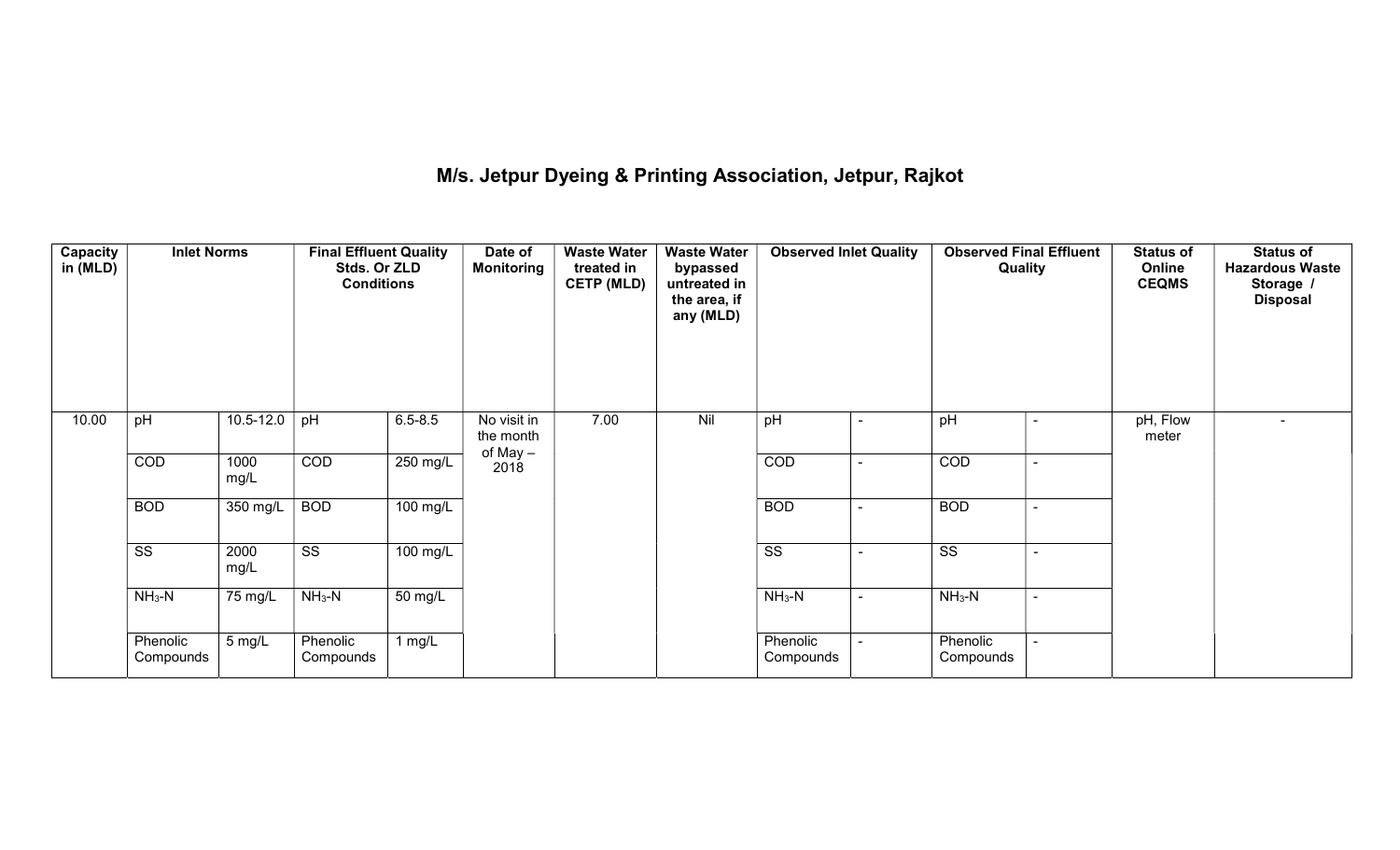## M/s. Shri Dhareshwar GIDC Vistar Association,Dhareshwar, Rajkot

| <b>Capacity</b><br>in (MLD) | <b>Inlet Norms</b>     |              | <b>Final Effluent Quality</b><br>Stds. Or ZLD<br><b>Conditions</b> |                      | Date of<br><b>Monitoring</b> | <b>Waste Water</b><br>treated in<br><b>CETP (MLD)</b> | <b>Waste Water</b><br>bypassed<br>untreated in<br>the area, if<br>any (MLD) | <b>Observed Inlet Quality</b> |                          | <b>Observed Final Effluent</b><br>Quality |  | <b>Status of</b><br>Online<br><b>CEQMS</b> | <b>Status of</b><br><b>Hazardous Waste</b><br>Storage /<br><b>Disposal</b> |
|-----------------------------|------------------------|--------------|--------------------------------------------------------------------|----------------------|------------------------------|-------------------------------------------------------|-----------------------------------------------------------------------------|-------------------------------|--------------------------|-------------------------------------------|--|--------------------------------------------|----------------------------------------------------------------------------|
| 0.09                        | pH                     | $10.5 - 12$  | pH                                                                 | 6.5 to 9             | No visit in<br>the month     | 0.07                                                  | Nil                                                                         | pH                            | $\overline{\phantom{a}}$ | pH                                        |  | pH, Flow<br>Meter                          | $\overline{\phantom{0}}$                                                   |
|                             | COD                    | 1000<br>mg/L | COD                                                                | 100 mg/L             | of May –<br>2018             |                                                       |                                                                             | COD                           | $\overline{\phantom{0}}$ | COD                                       |  |                                            |                                                                            |
|                             | <b>BOD</b>             | 350 mg/L     | <b>BOD</b>                                                         | $\overline{30}$ mg/L |                              |                                                       |                                                                             | <b>BOD</b>                    | $\sim$                   | <b>BOD</b>                                |  |                                            |                                                                            |
|                             | $\overline{\text{ss}}$ | 2000<br>mg/L | $\overline{\text{ss}}$                                             | $100 \text{ mg/L}$   |                              |                                                       |                                                                             | $\overline{\text{SS}}$        |                          | $\overline{\text{SS}}$                    |  |                                            |                                                                            |
|                             | $NH3-N$                | 75 mg/L      | $NH3-N$                                                            | $\overline{50}$ mg/L |                              |                                                       |                                                                             | $NH3-N$                       | $\sim$                   | $NH_3-N$                                  |  |                                            |                                                                            |
|                             | Phenolic<br>Compounds  | 5 mg/L       | Phenolic<br>Compounds                                              | 1 $mg/L$             |                              |                                                       |                                                                             | Phenolic<br>Compounds         |                          | Phenolic<br>Compounds                     |  |                                            |                                                                            |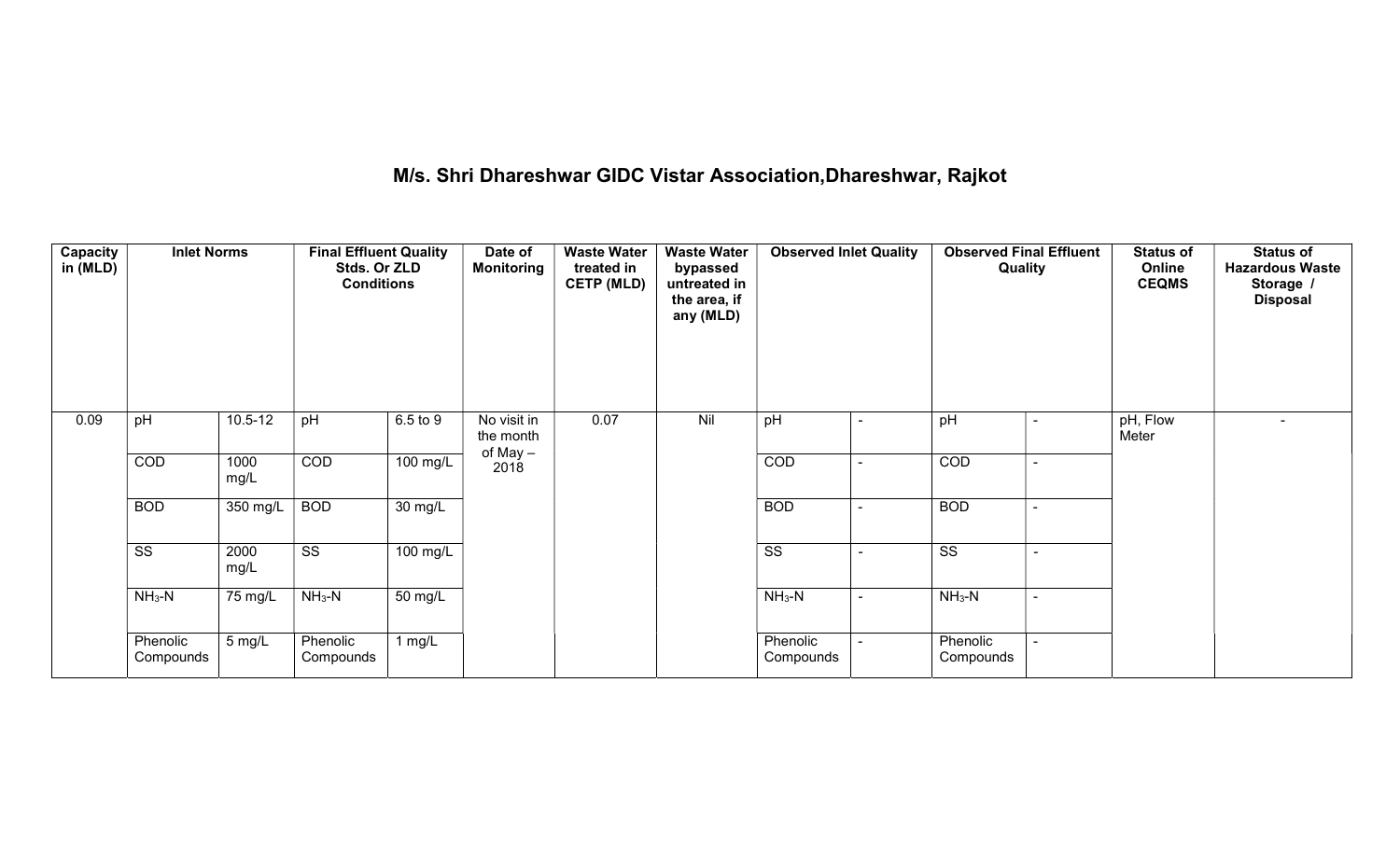## M/s. Bhatgam Washing Ghat Suddhikaran Yojana Pvt. Ltd., Bhatgam, Rajkot

| <b>Capacity</b><br>in (MLD) | <b>Inlet Norms</b>     |              | <b>Final Effluent Quality</b><br>Stds. Or ZLD<br><b>Conditions</b> |                       | Date of<br><b>Monitoring</b>         | <b>Waste Water</b><br>treated in<br><b>CETP (MLD)</b> | <b>Waste Water</b><br>bypassed<br>untreated in<br>the area, if<br>any (MLD) | <b>Observed Inlet Quality</b> |  | <b>Observed Final Effluent</b><br>Quality |                | <b>Status of</b><br>Online<br><b>CEQMS</b> | <b>Status of</b><br><b>Hazardous Waste</b><br>Storage /<br><b>Disposal</b> |
|-----------------------------|------------------------|--------------|--------------------------------------------------------------------|-----------------------|--------------------------------------|-------------------------------------------------------|-----------------------------------------------------------------------------|-------------------------------|--|-------------------------------------------|----------------|--------------------------------------------|----------------------------------------------------------------------------|
| 30                          | pH                     | $10.5 - 12$  | pH                                                                 | $6.5 - 9$             | No visit in<br>the month<br>of May - | 6.00                                                  | Nil                                                                         | pH                            |  | pH                                        |                | pH, Flow<br>meter, SS,<br>Color, MLSS,     | $\blacksquare$                                                             |
|                             | COD                    | 1000<br>mg/L | COD                                                                | $100$ mg/L            | 2018                                 |                                                       |                                                                             | COD                           |  | COD                                       |                | COD                                        |                                                                            |
|                             | <b>BOD</b>             | 350 mg/L     | <b>BOD</b>                                                         | $\overline{30}$ mg/L  |                                      |                                                       |                                                                             | <b>BOD</b>                    |  | <b>BOD</b>                                |                |                                            |                                                                            |
|                             | $\overline{\text{ss}}$ | 2000<br>mg/L | $\overline{\text{ss}}$                                             | $\overline{100}$ mg/L |                                      |                                                       |                                                                             | $\overline{\text{ss}}$        |  | $\overline{\text{ss}}$                    |                |                                            |                                                                            |
|                             | $NH3-N$                | 75 mg/L      | $NH3-N$                                                            | $50 \text{ mg/L}$     |                                      |                                                       |                                                                             | $NH3-N$                       |  | $NH3-N$                                   | $\blacksquare$ |                                            |                                                                            |
|                             | Phenolic<br>Compounds  | 5 mg/L       | Phenolic<br>Compounds                                              | 1 $mg/L$              |                                      |                                                       |                                                                             | Phenolic<br>Compounds         |  | Phenolic<br>Compounds                     | $\overline{a}$ |                                            |                                                                            |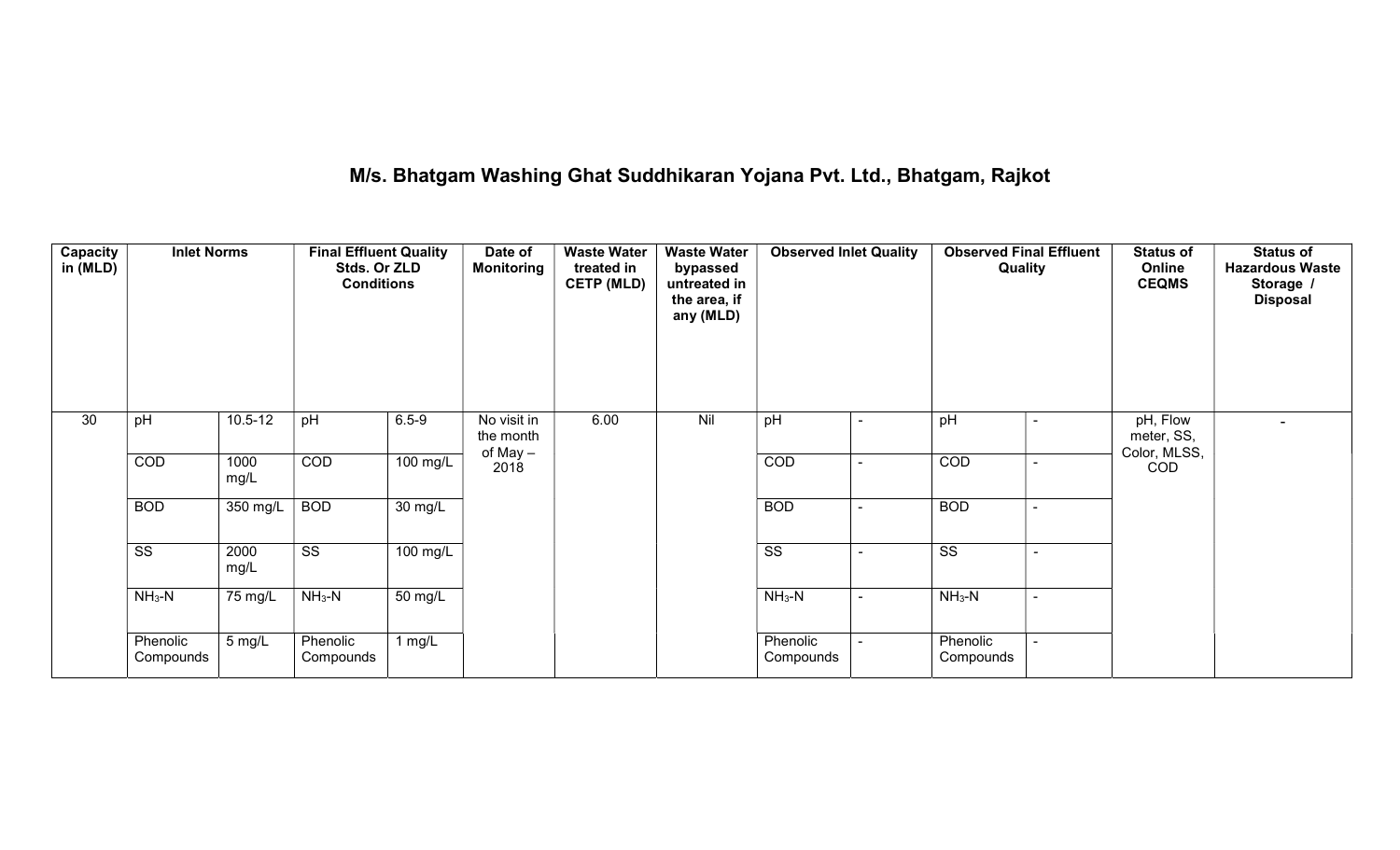## M/s. Veraval Industries Association, Veraval, Junagadh

| <b>Capacity</b><br>in (MLD) | <b>Inlet Norms</b>     |              |                        | <b>Final Effluent Quality</b><br>Stds. Or ZLD<br><b>Conditions</b> |                                      | <b>Waste Water</b><br><b>Monitoring</b><br>treated in<br><b>CETP (MLD)</b> | <b>Waste Water</b><br>bypassed<br>untreated in<br>the area, if<br>any (MLD) | <b>Observed Inlet Quality</b> |                          | <b>Observed Final Effluent</b><br>Quality |                          | <b>Status of</b><br>Online<br><b>CEQMS</b> | <b>Status of</b><br><b>Hazardous Waste</b><br>Storage /<br><b>Disposal</b> |
|-----------------------------|------------------------|--------------|------------------------|--------------------------------------------------------------------|--------------------------------------|----------------------------------------------------------------------------|-----------------------------------------------------------------------------|-------------------------------|--------------------------|-------------------------------------------|--------------------------|--------------------------------------------|----------------------------------------------------------------------------|
| $5\phantom{.0}$             | pH                     | 5.5 to 9     | pH                     | 6 to 9                                                             | No visit in<br>the month<br>of May - | 1.5                                                                        | Nil                                                                         | pH                            |                          | pH                                        | $\blacksquare$           | $\blacksquare$                             |                                                                            |
|                             | COD                    | 3500<br>mg/L | COD                    | $250 \text{ mg/L}$                                                 | 2018                                 |                                                                            |                                                                             | COD                           | $\overline{\phantom{0}}$ | COD                                       | $\blacksquare$           |                                            |                                                                            |
|                             | <b>BOD</b>             | 1000<br>mg/L | <b>BOD</b>             | 100 mg/L                                                           |                                      |                                                                            |                                                                             | <b>BOD</b>                    | $\sim$                   | <b>BOD</b>                                | ٠                        |                                            |                                                                            |
|                             | $\overline{\text{ss}}$ | 200 mg/L     | $\overline{\text{SS}}$ | $\overline{100}$ mg/L                                              |                                      |                                                                            |                                                                             | $\overline{\text{ss}}$        | $\overline{\phantom{a}}$ | $\overline{\text{ss}}$                    | $\overline{\phantom{a}}$ |                                            |                                                                            |
|                             | $NH_3-N$               | 50 mg/L      | $NH_3-N$               | 50 mg/L                                                            |                                      |                                                                            |                                                                             | $NH_3-N$                      | $\blacksquare$           | $NH3-N$                                   | $\blacksquare$           |                                            |                                                                            |
|                             | Phenol                 |              | Phenol                 |                                                                    |                                      |                                                                            |                                                                             | Phenolic<br>Compounds         |                          | Phenolic<br>Compounds                     |                          |                                            |                                                                            |